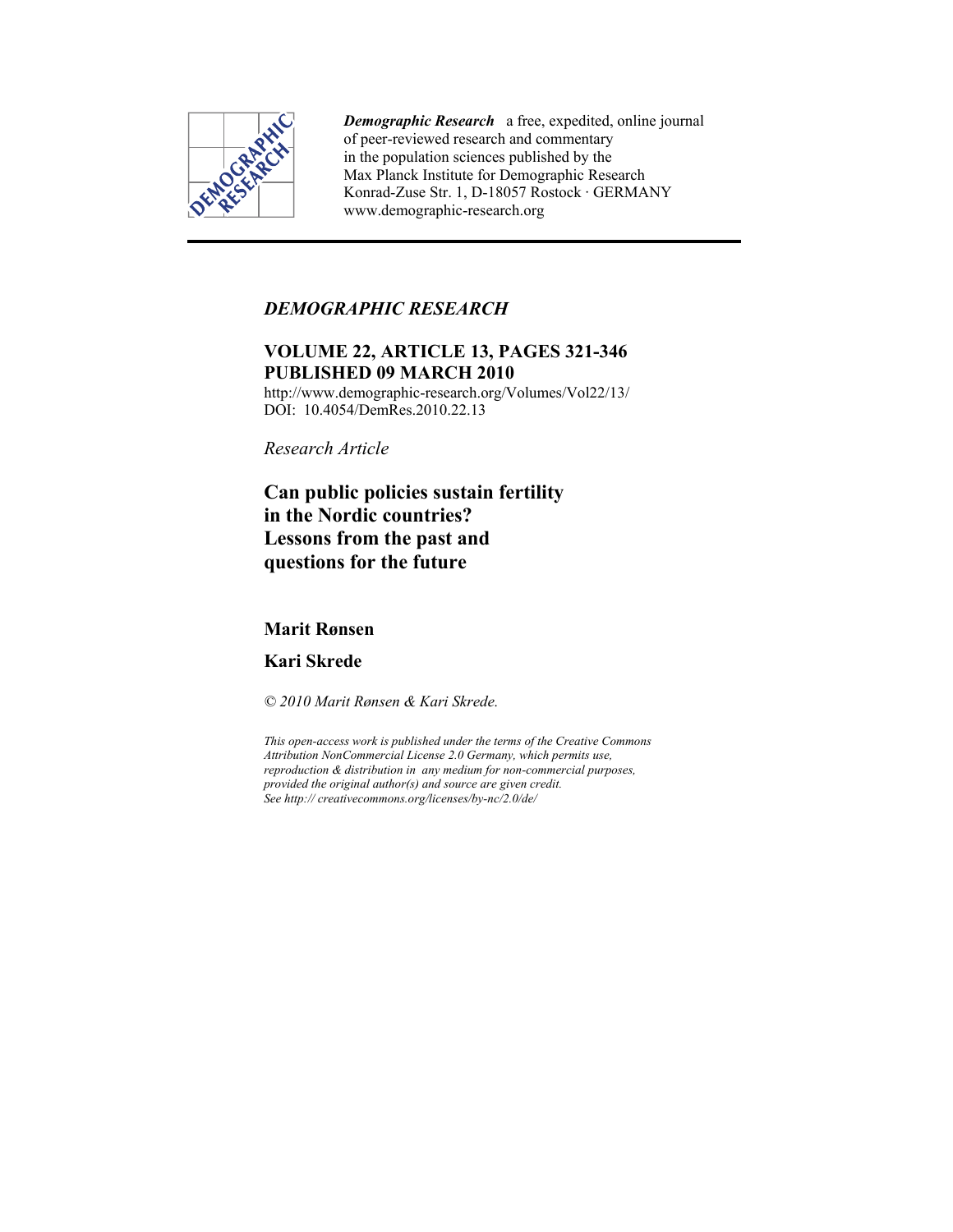# **Table of Contents**

| 1                                   | Background                                                            | 322                      |
|-------------------------------------|-----------------------------------------------------------------------|--------------------------|
| 2                                   | Lessons from the past                                                 | 323                      |
| 3                                   | Questions for the future                                              | 326                      |
| $\overline{4}$<br>4.1<br>4.2<br>4.3 | Present analysis<br>Research questions<br>Data and methods<br>Results | 329<br>329<br>330<br>331 |
| 5                                   | Concluding remarks                                                    | 338                      |
| 6                                   | Acknowledgments                                                       | 340                      |
|                                     | References                                                            | 341                      |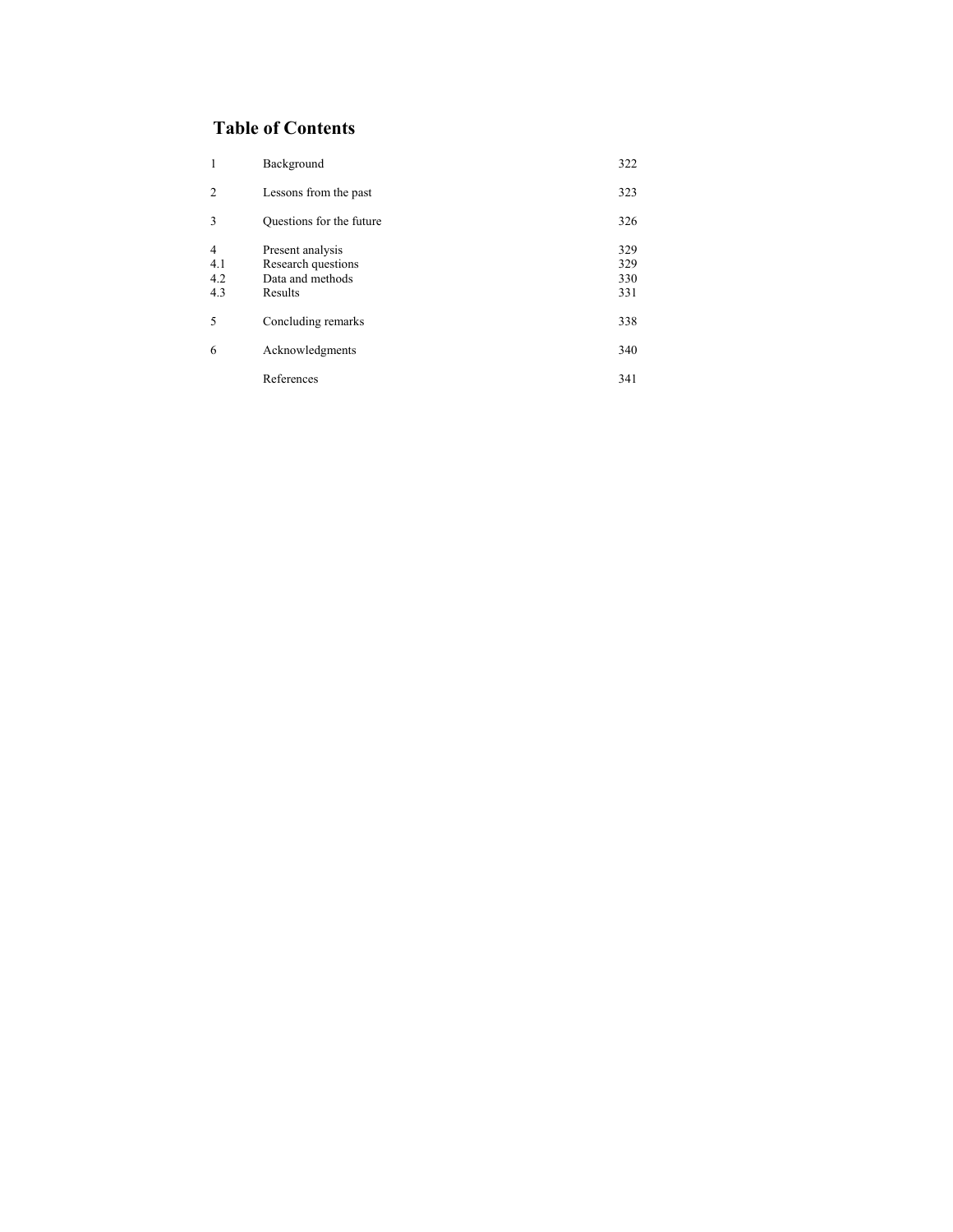## **Can public policies sustain fertility in the Nordic countries? Lessons from the past and questions for the future**

# **Marit Rønsen[1](#page-2-0) Kari Skrede[2](#page-2-1)**

## **Abstract**

The collective evidence of past research indicates that Nordic social welfare policies have had positive impacts on fertility. Yet, some patterns cause concern. One concern is that the good recuperation at cohort level partly is explained by relatively high fertility levels among women educated for female-dominated jobs with extensive part-time work. One may therefore question whether the present development is compatible with gender equality. Another concern is a more socially selective entry into fatherhood. Based on updated analyses of female as well as male fertility trends in Norway we address these issues, focussing especially on associations with educational level and field.

l

<sup>&</sup>lt;sup>1</sup> Research Department, Statistics Norway. E-mail: marit.ronsen@ssb.no.<br><sup>2</sup> Research Department, Statistics Norway. E-mail: kari.skrede@ssb.no.

<span id="page-2-1"></span><span id="page-2-0"></span><sup>&</sup>lt;sup>2</sup> Research Department, Statistics Norway. E-mail: kari.skrede@ssb.no.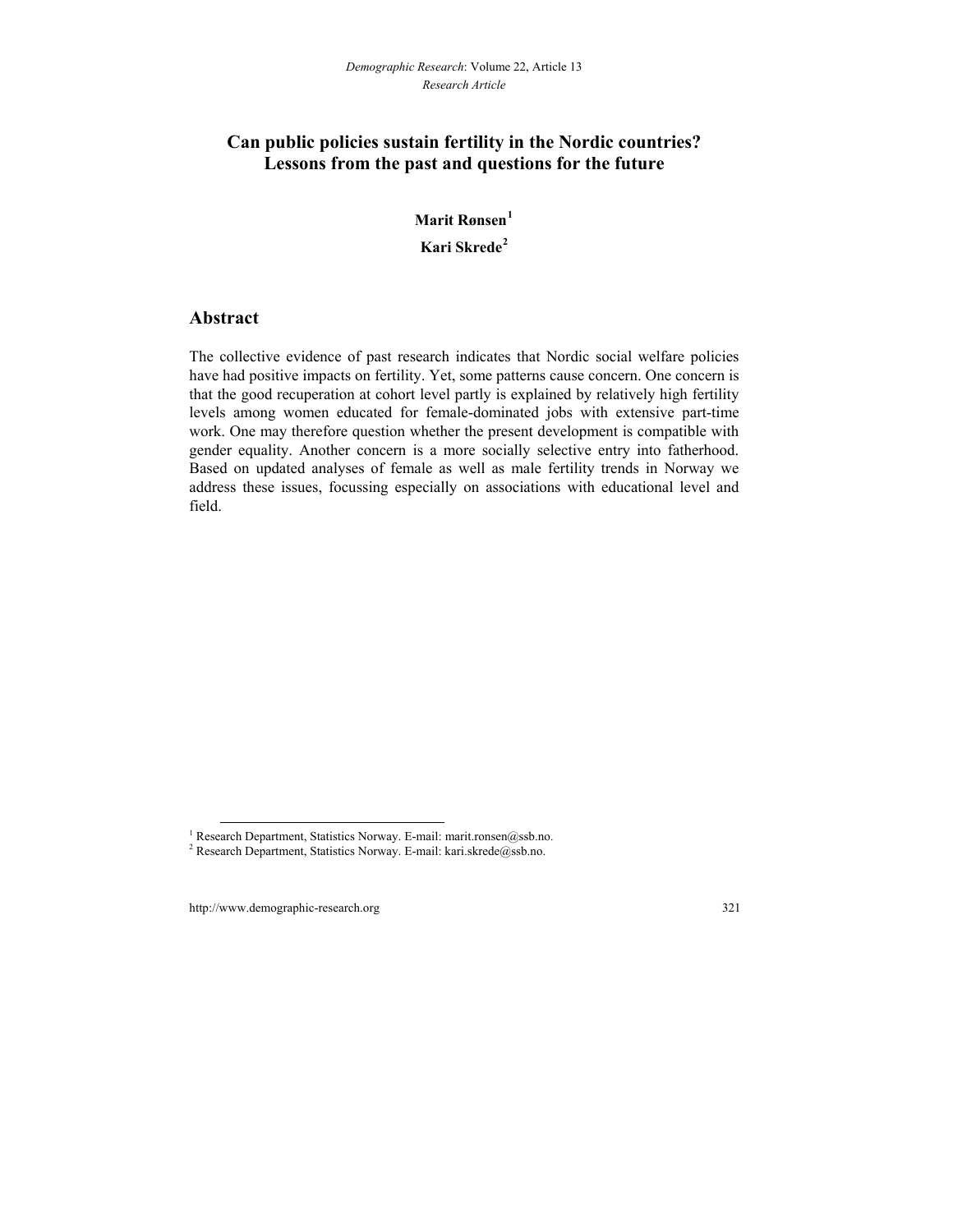## **1. Background**

The Nordic countries share many similarities in political, economic and social development, but as documented in several studies, there are considerable differences with regard to the historical development and the extent to which present family policies also integrate gender equality as an explicit political goal (Borchorst 1994, Kjeldstad 2001, Leira 1992, Sainsbury 2001, Skrede 1999). Such variations in an otherwise similar socio-cultural setting provide a good framework for investigations of policy effects on fertility, and together with ample availability of high quality register data, this has served as a point of departure for much recent comparative fertility research (e.g. Andersson 2004, Andersson et al. 2009, Duvander, Lappegård, and Andersson 2008, Neyer et al. 2006). Even if it is difficult to disentangle policy effects from more indirect influences of the broader economic, social, and cultural context, the collective evidence seems to corroborate that welfare policies enabling parents to combine childbearing and employment have had a positive impact on childbearing behaviour. Cohort fertility remains stable or is even increasing somewhat in younger generations, women in their thirties recuperate postponed births remarkably well, even the well educated, and educational level differentials have diminished across cohorts and across countries (Andersson et al. 2009). Moreover, there is evidence of pronatalistic effects of specific policy programmes. The Swedish "speed premium" is a well known example that has been documented by several authors (Andersson 1999, Berinde 1999, Hoem 1993, Oláh 2003), and positive effects of parental leave extensions and increasing day-care supply have been reported from both Finland and Norway (Kravdal 1996, Rindfuss et al. 2007, Rønsen 2004a). Finally, the usage of policies like parental leave and cash benefits for childcare has been found to stimulate childbearing (Duvander and Andersson 2006, Duvander, Lappegård, and Andersson 2010, Vikat 2004, Aassve and Lappegård 2009). The latter may be due to selection, but it is an interesting finding that warrants closer examination.

The Nordic countries, therefore, clearly have less to worry about concerning the future population development than most other countries in Europe. However, as we have argued recently, some patterns indicate that the present trends may not be sustainable in all respects (Rønsen and Skrede 2006, Rønsen and Skrede 2008). In particular, we have questioned whether the development is compatible with gender equality in the labour market and in the family. This is a clearly stated goal of Nordic welfare policies, whereas pronatalism has never been an explicit policy intention. Some elements of the fertility development, therefore, cause concern. One element is the previous findings from both Norway and Sweden that women who are educated for female dominated professions in the public sector contribute with higher levels of fertility than women who are educated for the less gender-segregated or male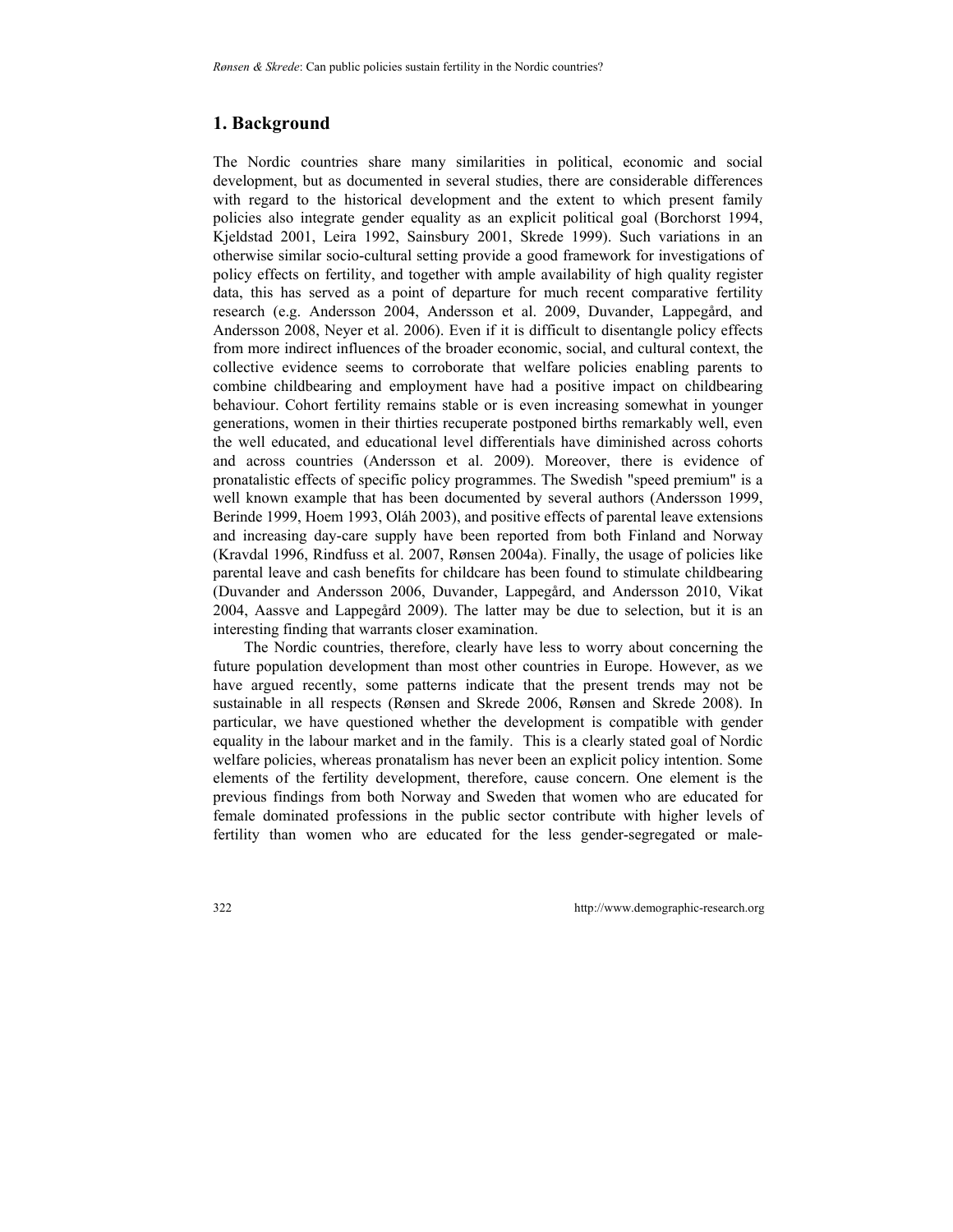dominated sectors (Hoem, Neyer, and Andersson 2006a, 2006b, Lappegård 2001, 2006). The relatively high and stable cohort fertility of the Nordic countries may thus, to a large extent, depend on a family-friendly, gender-segregated labour market with extensive part-time work, and an underlying selection of family-oriented women with strong preferences for children into occupations in these sectors.

Recent analyses of Norwegian men complement this picture, indicating a stronger socio-economic selection into fatherhood in younger cohorts (Skrede 2002, 2003, Lappegård, Rønsen, and Skrede 2008). Moreover, childlessness is rising even among highly educated men, which is a new phenomenon. A somewhat speculative, but in our opinion quite plausible, reason for part of the postponement of childbearing by highly educated women may thus be difficulties in finding a man who is willing to share parental duties at a more equal level than what we have previously described as *gender equality light* (Skrede 2005, Rønsen and Skrede 2006).

In this article we summarise the lessons from the past concerning the associations between public policies and fertility development in the Nordic countries, and elaborate more on the concerns for the future. Next, we complement previous research with updated analyses of the present development of both female and male fertility in Norway. We focus on socioeconomic dissimilarities manifested not only through level of education, but also through field of education. Besides reflecting personal preferences, field of education is closely connected to a person's future occupation and employment sector, and in previous research this has proved to be a better indicator of fertility behaviour than the mere level attained (Hoem, Neyer, and Andersson 2006a, 2006b, Lappegård 2001, 2006).

#### **2. Lessons from the past**

Declining fertility levels and an aging population have put questions related to the possible connection between policies of parenthood and childbearing high up on the agenda in most of the industrialised world. However, as discussed by several authors, (e.g. Gauthier 1996, 2007, Neyer and Andersson 2008, Rønsen 2004b) there is no easy and straightforward way to establish the causal link between the two. Single policies do not operate in a vacuum. They are imbedded in a broader social and cultural environment, and are usually part of a comprehensive package of policies related both to the family, the labour market, and the general tax and benefit system. It is therefore difficult to separate direct effects of specific policies from more indirect effects of the wider economic, social and political setting. Yet, evidence from the Nordic countries does suggest that specific policies have had a certain pronatalistic impact. Most wellknown is the effect of the so called "speed premium" (Hoem 1993), a unique feature of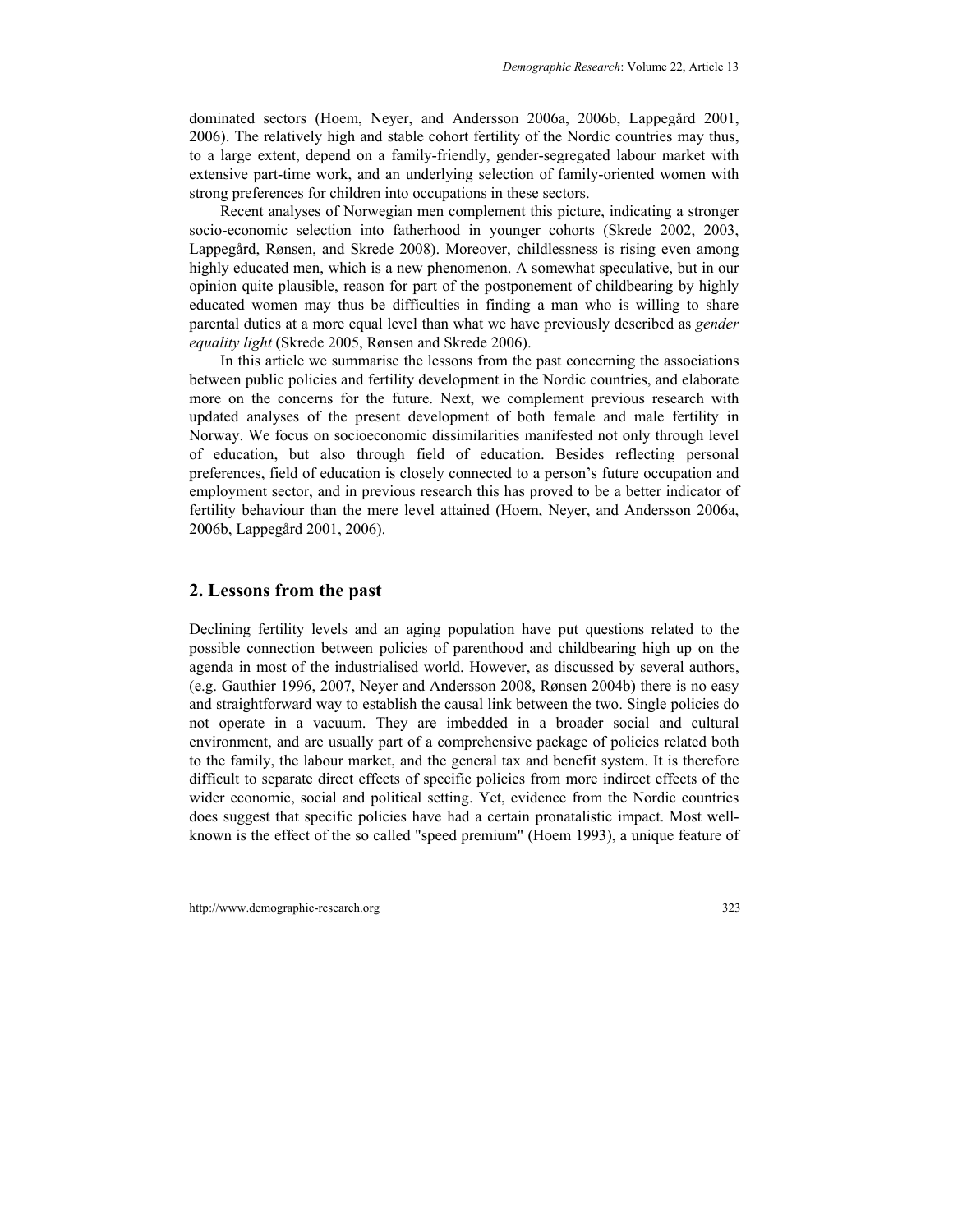the Swedish parental-leave system introduced in 1980 which allowed mothers the same benefit as for their previous child if they had a next child within a given period, even without returning to work between the births<sup>[3](#page-5-0)</sup>. As could be expected, this has encouraged mothers to have their next child sooner (Andersson 1999, 2004, Berinde 1999, Hoem 1990, 1993, Oláh 2003). The new pattern of birth spacing has encompassed women at all educational levels, and is not a temporary phenomenon. It did not disappear during the economic downturn and fertility decline during the 1990s, nor did it vanish thereafter (Andersson, Hoem, and Duvander 2006).

Another finding from Sweden, which has recently also been documented for Norway, is that women are more likely to have a next child if the father took parental leave with the first child, suggesting that features encouraging an active participation from the father in child care may stimulate fertility (Duvander and Andersson 2006, Oláh 2003, Duvander, Lappegård, and Andersson 2010). A positive effect is also evident for mothers who took extended leave, but only for the propensity to have a third child. Interestingly, higher third-birth rates among women who made use of extended leave in connection with special cash benefits for child-care have also been found for Finland (Vikat 2004) and Norway (Aassve and Lappegård 2009). Such positive effects of the *use* of family policies may, however, also be due to selection, as more family oriented fathers and mothers may be more inclined to have another child and also to take more leave.

Evidence from Norway further indicates that there is a positive effect of increasing day-care supply on fertility. This has recently been documented for first births by Rindfuss et al. (2007), and previously also by Kravdal (1996) for third births, although in the latter case mainly at low levels of day-care coverage and among highly educated women. For Sweden, researchers have found no significant positive effects on fertility of either the availability or price of day care (Andersson, Duvander, and Hank 2004). However, this study only covers two years (1996-1997) and does not control for unobserved local factors that may affect both fertility decisions and the local availability of day-care centres. When using fixed-effects models to control for such endogeneity, Rindfuss et al. (2007) find clear positive effects of day-care availability in Norway, as mentioned above. Analyses of the importance of the length and economic compensation of the parental leave programmes in the Nordic countries are harder to find, but one comparative study of Finland and Norway renders some support for the hypothesis that parental leave extensions may stimulate fertility (Rønsen 2004a). The effect is most significant for Finland, which had more extensions during the analysis period (about 1960-1990), and is mainly limited to the probability of giving birth to a second or third child.

l

<span id="page-5-0"></span><sup>&</sup>lt;sup>3</sup> The maximum interval between births was set to 24 months in 1980 and extended to 30 months in 1986.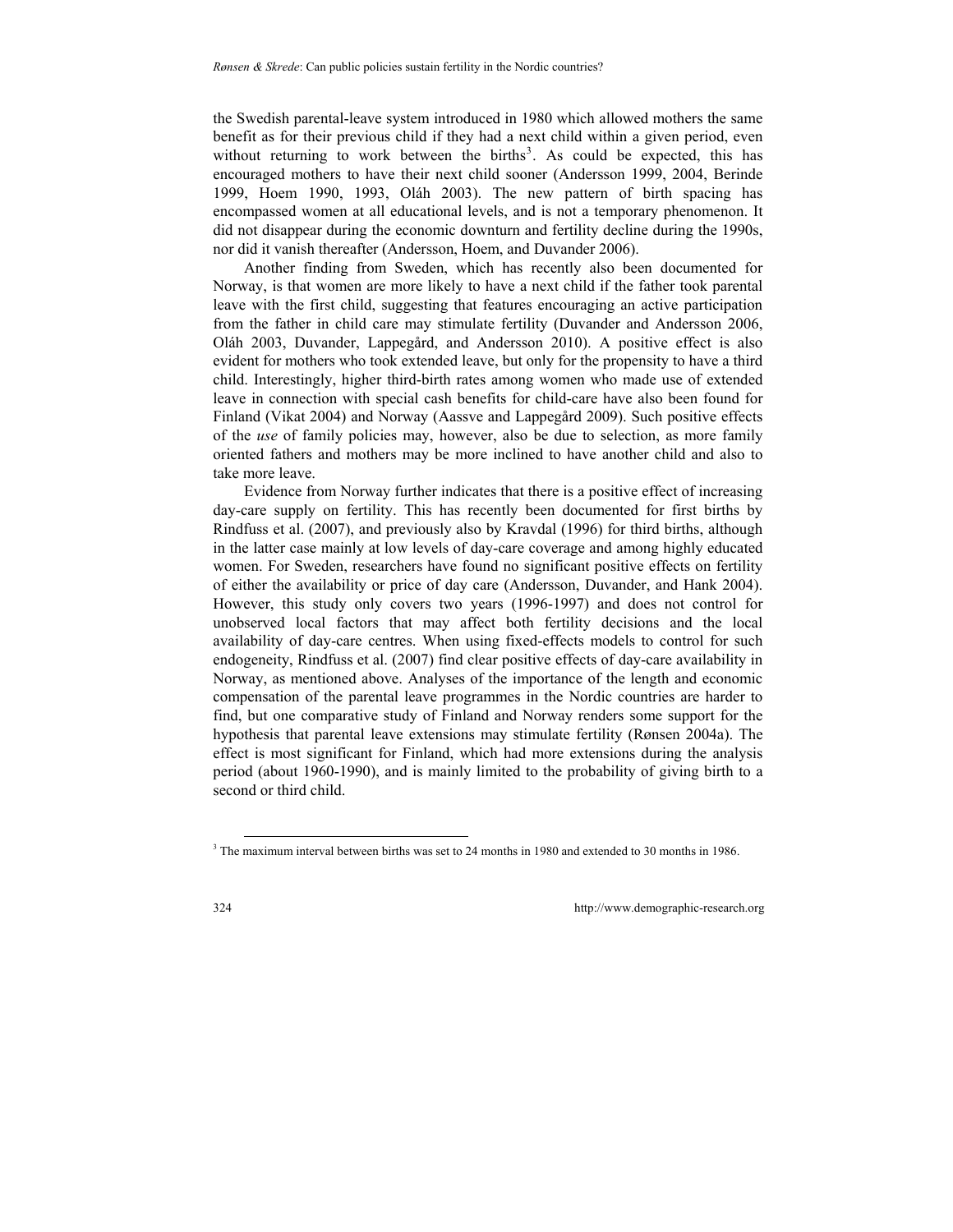The accumulated evidence from past research thus supports the notion that there are positive effects of welfare policies on fertility, but as demonstrated by the Swedish trend in the 1990s, a generous family policy program is no guarantee for a high fertility level. In the early 1990s, Sweden experienced a period of slack in the economy that soon led to a sharp rise in unemployment, and young people and people with low education were hit particularly hard. For the first time ever, there were also cutbacks in financial support to families. Subsequently, fertility declined from 2.1 children per woman in 1992 to about 1.5 in 1997. Thus, economic cycles and economic prospects also clearly have an impact on fertility, and rising unemployment probably has a negative influence both because of poorer income prospects for the present, and possibly even more important, because of a greater feeling of insecurity about the future.

However, as demonstrated by comparisons of Sweden and Finland, deteriorating macroeconomic conditions may not necessarily have the same adverse effects on fertility in all countries. In Finland, unemployment also rose very quickly and to higher levels than in Sweden in the early 1990s, but fertility remained at a relatively high level. Evidently, the recession did not have a noticeable influence on the childbearing behaviour of Finnish women. As suggested by Vikat (2004), one explanation for the divergent fertility response in Finland and Sweden may be that the Finnish welfare state was able to retain most of its important functions during the recession. Besides, the home-care allowance (HCA) scheme had been fully implemented just before the downturn of the economy. This may have encouraged some women to have a child and take extended childcare leave with the support of the HCA while the labour market conditions were unfavourable. A couple of Swedish studies suggest that fertility in Sweden may exhibit stronger pro-cyclic patterns because its family policy is more closely linked to prior employment activity (Björklund 2006, Jonsson and Dlab 2003). Compared to Finland, the income-replacement in the parental leave scheme is higher in Sweden, while the minimum amount received by those with little or no previous income is much lower.

Recent comparative studies of the Nordic countries further substantiate that policies facilitating the combination of childbearing and employment play a role in sustaining fertility close to replacement level. An examination of period trends by parity reveals an interesting reversal in second-birth rates in three out of four Nordic countries when the modern system of parental leave was introduced with rights to leave for both parents and more generous income compensation (Neyer et al. 2006). The fact that cohort fertility has remained stable and even increased slightly in younger cohorts is another indication of such a positive policy response. In spite of increasing age at first birth, the younger cohorts recuperate the fertility level of somewhat older cohorts at ages thirty and beyond. Even well-educated women catch up on delayed births to a large extent, resulting in small or declining educational differences in completed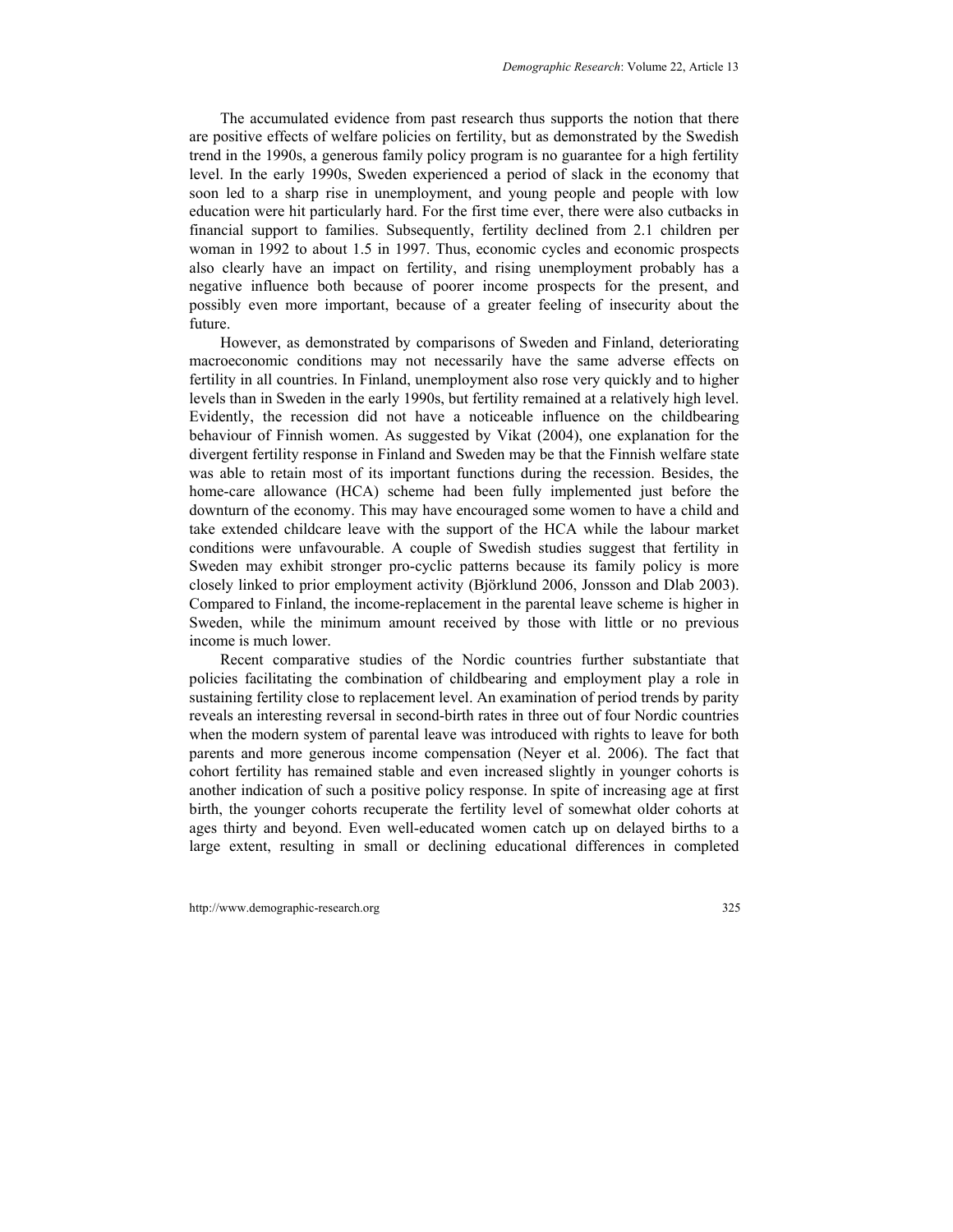fertility in all countries. The fertility patterns among highly educated women are further seen to be converging across countries, as is evidenced by both age at first birth, childlessness and final number of children. The general impression is therefore, that similar policies have contributed to a fairly common fertility pattern in the Nordic countries (Andersson et al. 2009).

However, there are also indications that dissimilarities in policy programmes at the country level have contributed to different fertility behaviours. The divergent fertility trends in Finland and Sweden during the recession in the early 1990s is one indication in this direction. Another example is linked to the more generous transitional allowance to lone parents in Norway, which may have contributed to the distinctly higher firstbirth rates among young Norwegian women. Like the Finnish home-care allowance, it may also have served as a counter-cyclical measure during the spell of relatively high youth unemployment in Norway in the early 1990s, which did not seem to affect firstbirth rates very much (Rønsen and Skrede 2006). Among the Nordic countries, Norway also has the highest cash benefit at childbirth for mothers with no or little labour market experience prior to birth and the most generous support arrangements for students with childbirths (Bjørnberg, Ólafsson, and Eydal 2006). Hence, fairly generous cash benefits or minimum allowances may serve as a counter-cyclical measure and have a stabilising effect on fertility during times of recession.

#### **3. Questions for the future**

Even with cohort fertility around replacement level, certain traits of the Nordic trends call for further investigation. These traits are linked to both structural changes in the fertility patterns and to the current ambitions and goals of Nordic welfare policies, in particular the clearly expressed goal of gender equality both in the labour market and in the family. The Nordic countries have made considerable progress towards gender equality and are usually ranked at the top of international gender quality indices (Hausmann, Tyson, and Zahidi 2007, Plantega et al. 2009). Economic activity among women has grown strongly in recent decades, and today female labour force participation is almost as high as male participation. In 2008 about 80% of Nordic women aged 25-64 were economically active, while the corresponding rates among men varied between 83% (Finland) and 94% (Iceland) (Eurostat 2009a). However, parttime work among women is widespread, in particular in Norway and Sweden, and even among mothers of grown-up children. More than 40% of all employed women work part time as compared to only about 13% of all employed men (Statistics Norway 2009a, Statistics Sweden 2009). Time-use surveys further show that household chores, including child care, still are divided quite unevenly between women and men.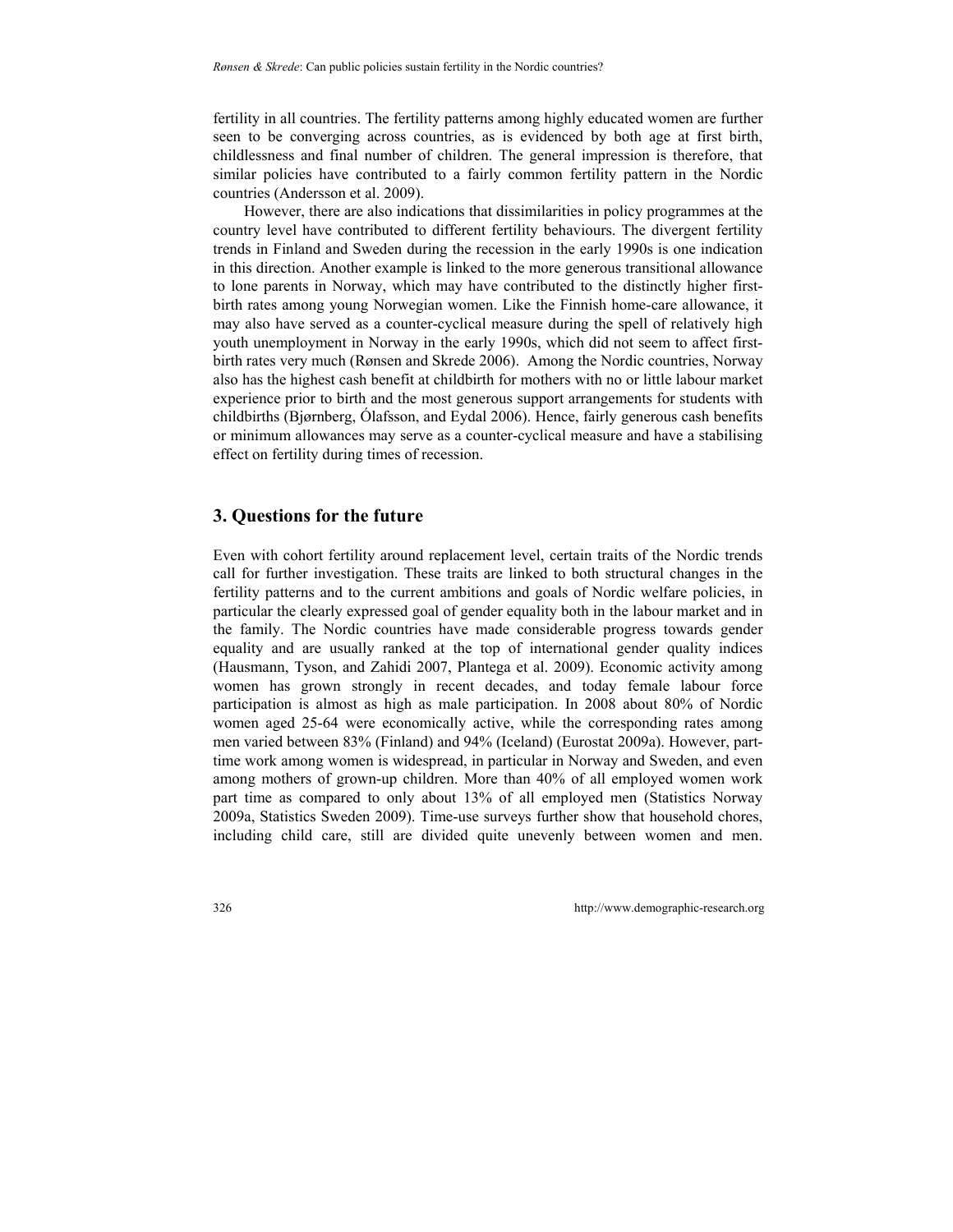Norwegian mothers spend for example almost 2.5 more hours more per day on household work than fathers (Vaage 2002). Mothers also take most of the parental leave in connection with childbirth, even if the leave programmes, in principle, are gender neutral and can be used by either parent. The present situation may thus rightly be described as *gender equality light* (Skrede 2004).

Another Nordic labour market characteristic is high and persistent gender segregation. Women and men are concentrated in different occupations, industries and sectors (horizontal segregation), and are further divided in terms of their position in the job hierarchy, even within the same occupation or profession (vertical segregation). In Norway, the female share of employees in the health and social sector is e.g. approximately 80%, while industries like construction and oil and gas industry have female shares of only 10-20%. The gender differences largely follow the division between the public and private sector. Women account for most of the employees in the public sector (about 70%), while men constitute the majority in the private sector (about 65%, Ministry of Children and Equality 2008). Job hierarchy disparities are, among other things, reflected in the lower proportion of women in management positions. Even if Nordic women today constitute about half of the workforce and are as well educated as men, they are far outnumbered in jobs which involve leadership responsibilities. In Norway, for example, only about one in three managers is a woman (Statistics Norway 2009b).

Mainly as a result of gender unequal practices and labour market segregation, women still earn significantly less than men. The gender pay gap in the Nordic countries varies between 16-20% (Eurostat 2009b), and has been surprisingly stable since the mid 1980s in spite of the progress in female education and labour force participation. In countries where equal pay for women and men has long been on the political agenda, this is a matter of great concern, so much so, that Norway in 2006 appointed a government commission to consider measures to reduce the gender pay gap. It is beyond the scope of this article to pursue this issue, but it serves to emphasize that gender equality is still very much an unfinished project, and that issues related to equal opportunities and equal outcomes for women and men remain high on the political agenda of Nordic societies.

Complementing the picture of a halting gender equality process is recent evidence of remarkably large fertility differentials between women who are educated at the same educational level, but within different fields of education leading to diverse occupations and sectors in the labour market. A common finding for both Norway and Sweden is, for example, that women who are educated for female-dominated, public-sector jobs such as nurses and teachers give birth to more children than women who are educated for occupations in less gender-segregated or male-dominated sectors (Hoem, Neyer, and Andersson 2006a, 2006b, Lappegård 2001, 2006). High cohort fertility within typical "female" fields of education may, to a large extent, be dependent on family-friendly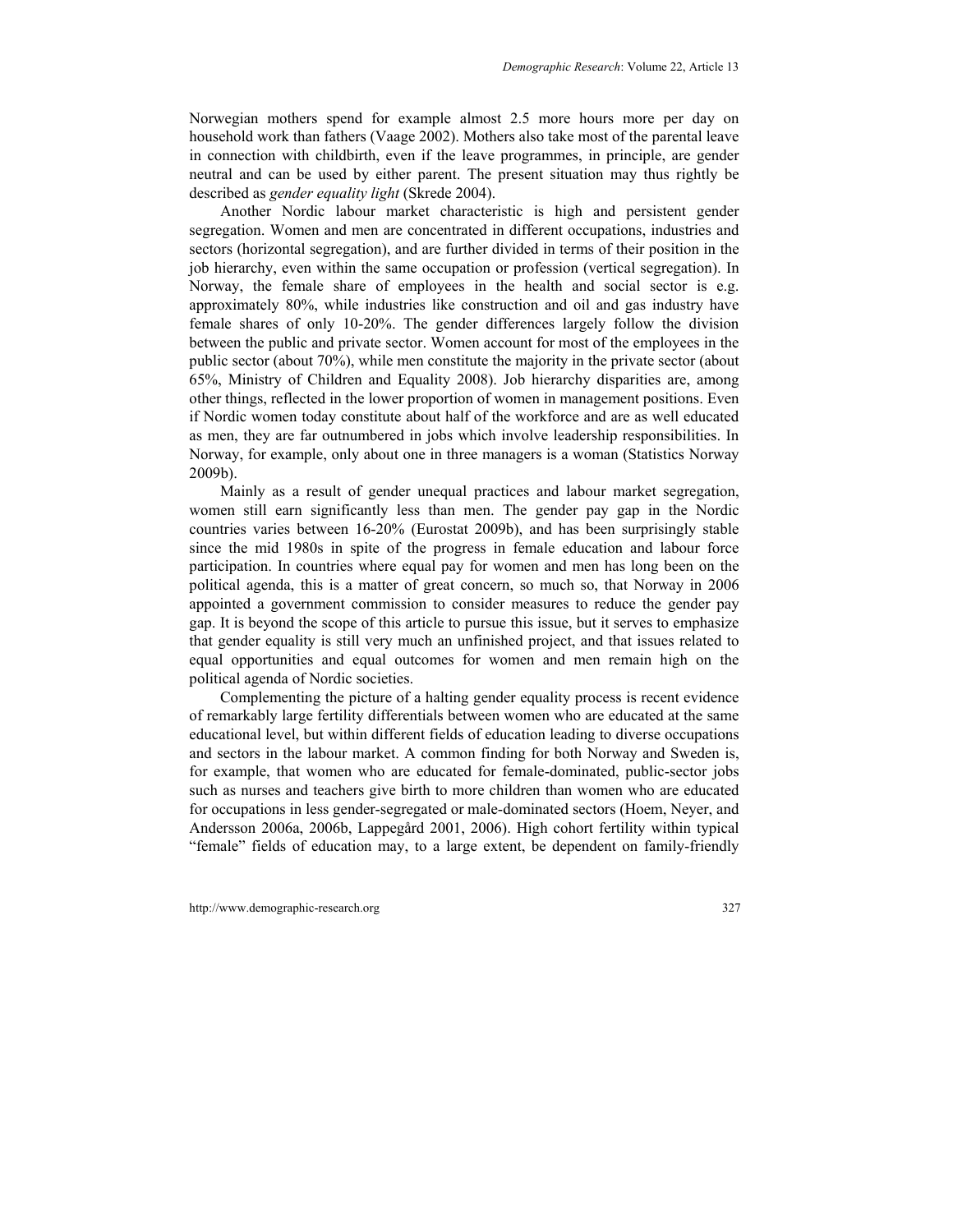arrangements and ample opportunities for part-time work, but it may also reflect a selfselection of family-oriented women into such occupations. Large and increasing variations related to field of education have further been found in an analysis of the timing of first birth in Norway (Lappegård and Rønsen 2005). Besides reflecting preference heterogeneity, this probably indicates varying career-adjustments due to differences in women's opportunity costs of a career break by occupational sector. Increasing educational differences in entry into motherhood across cohorts further suggest that long parental leaves and generous family benefits may fit better with a career track in the public sector and within female-dominated professions than among highly educated young women in the private sector and within jobs and professions with more male competition.

Women's increasing age at first birth indicates that family formation and motherhood represent more of a challenge for today's female generations than for cohorts born in the mid and late 1950s. Recent analyses of the family formation of Norwegian men complement this picture, displaying both a stronger socio-economic selection into fatherhood, and a strong increase in childlessness even among highly educated men, which is a new phenomenon. In addition, multi-partner fertility (having children with more than one woman) has become more widespread (Skrede 2003, Lappegård, Rønsen, and Skrede 2008). On these grounds, we have recently suggested that part of the postponement of childbearing for highly educated women may be related to difficulties in finding a man who is willing to share parental duties at a more equal level than gender equality light (Rønsen and Skrede 2006).

Another explanation of delayed fatherhood among younger highly educated men is the possible existence of negative attitudes from employers towards their active involvement in the fatherhood role. Earlier research for Norway indicates e.g. that men in career jobs in the private sector often experience negative attitudes from employers if they take longer parental leaves than the stipulated daddy quota (Brandth and Kvande  $2005$ <sup>[4](#page-9-0)</sup>. From this perspective, the postponement can be seen as a strategy for establishing a solid foothold in the labour market prior to becoming a father.

Consequently, if gender equality in society is to be attained, one may question the sustainability of the current fertility development. Considering on the one side the increasing intra-cohort differences in younger female cohorts with regard to completed fertility (childlessness and number of children born), and on the other side the present variation in parenthood practices, it seems plausible to suggest that the present level of fertility presupposes a gender equality light division of work between the parents. We have therefore argued that the current birth trends reflect a *gender equality deficit*

l

<span id="page-9-0"></span><sup>4</sup> The daddy quota is a part of the parental leave that is reserved exclusively for fathers, and the family will loose these weeks if the father does not use them. When introduced in 1993 the daddy quota was 4 weeks, in 2005-2006 another two weeks were added, and from 1 July 2009 10 weeks have been reserved for the father.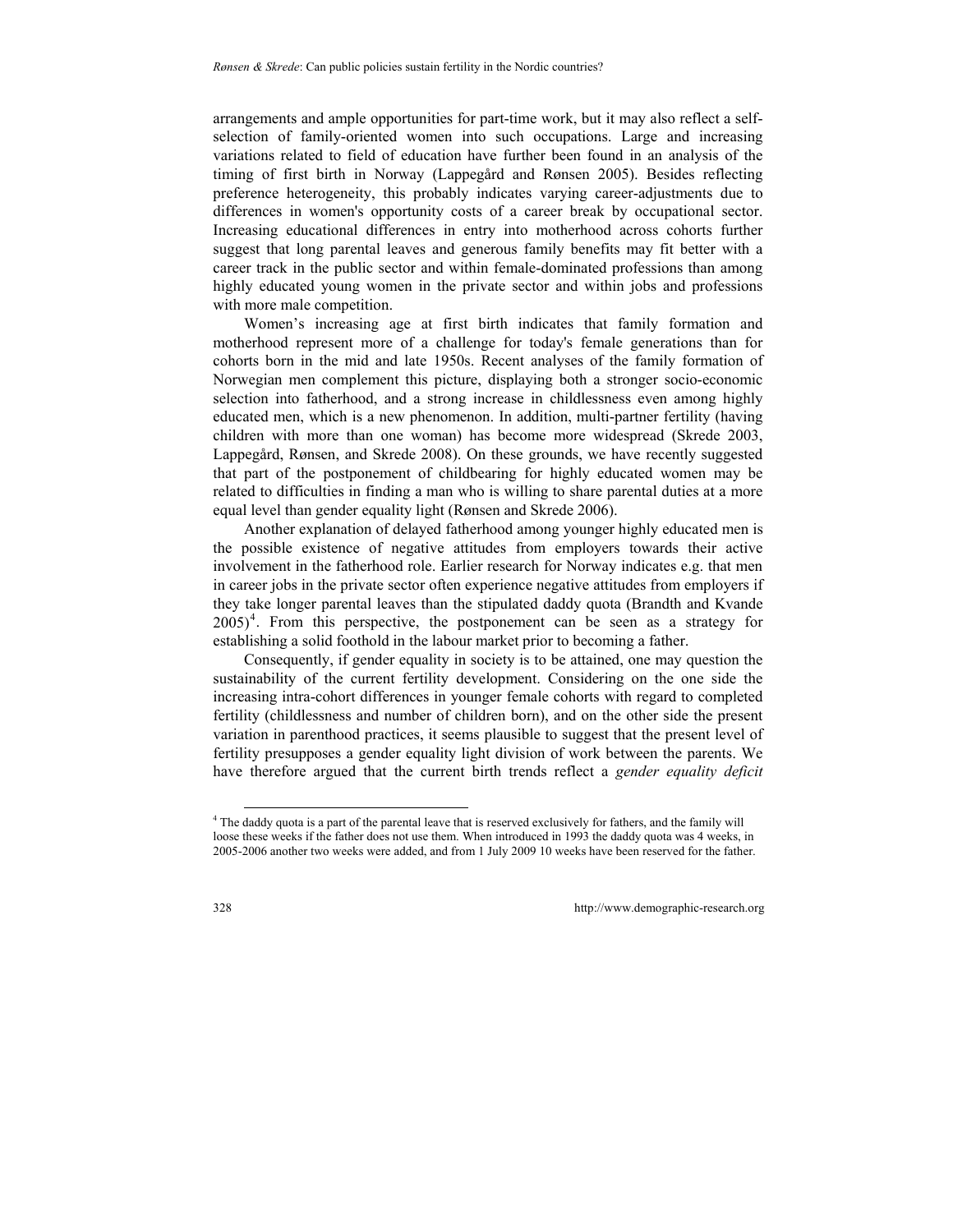(Skrede 2005, Rønsen and Skrede 2006). In the following we pursue these issues based on updated analyses of female as well as male fertility in Norway.

#### **4. Present analysis**

#### **4.1 Research questions**

So far no studies of the relationship between fertility behaviour in the Nordic countries and field of education have addressed the development over time, as the analyses have either been based on just a few selected cohorts (Hoem 1994, Hoem, Neyer, and Andersson 2006a, 2006b), or the time trend has not been reported (Lappegård 2001, 2006). Our main focus in this paper is the development of fertility differentials over time, and we address the following questions: First, has the fertility behaviour of women with different educational background become more similar in younger cohorts, or are there persisting or even increasing divergences? Second, what is the role of family policies? Here alternative hypotheses are conceivable. If, as suggested before, a family-friendly policy fits better with a career track in some parts of the labour market such as in the public sector, we would expect to find increasing differentials across time. If, on the other hand, work in more competitive-oriented sectors requires more generous policies to be compatible with the upbringing of children, we may expect smaller differentials over time in tandem with the general expansion of policy programmes. Finally, the policies may have benefited all groups more or less equally, and then we may expect to find quite persistent patterns and stable differentials. Which of these hypotheses gain the stronger support will be further illuminated by the investigation of the development across cohorts.

Our third research question is related to men's fertility, and to what extent fatherhood has become more selective in younger cohorts. Here we consider both the propensity to ever become a father illustrated by the proportions that remain childless at ages 40 and beyond, and the propensity to have children with more than woman (multipartnered fertility). For women, we study socio-economic differentials by both level and field of education. For men we mainly focus on educational level, but we also draw on results presented elsewhere of associations with field of education (Lappegård, Rønsen, and Skrede 2008).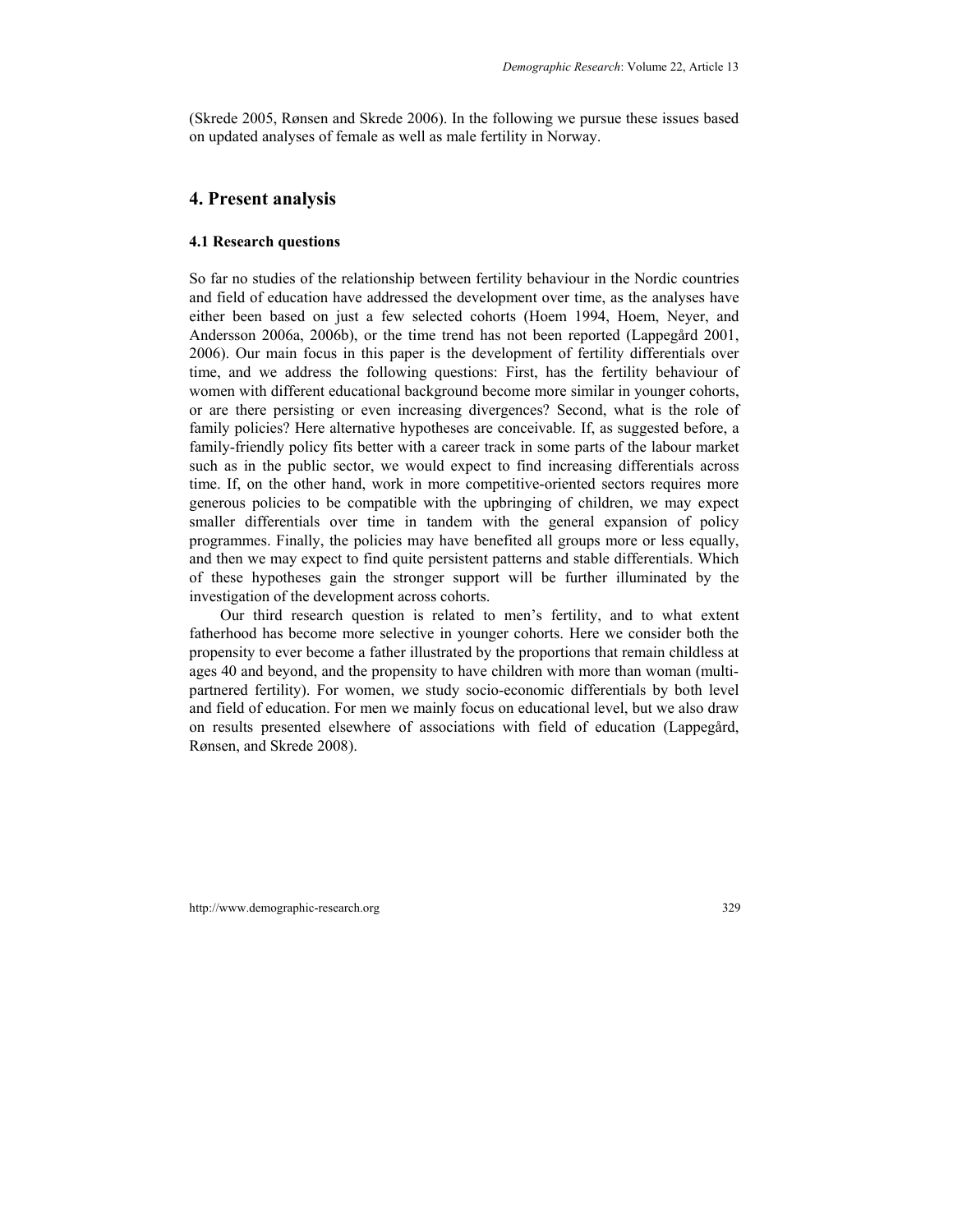#### **4.2 Data and methods**

The data are from the Norwegian Central Population Register and the Norwegian Educational Database. The data cover cohorts born from 1935 onwards. We have longitudinal information on births as well as on education, but the earliest records of education are from 1970. Our study is based on original birth cohorts, i.e. we observe the birth histories of individuals born in the country and calculate cohort fertility measures from age-specific parity-progression rates cumulated over their life course (ages 15-49 for women and 15-59 for men). Age is defined as age by the end of a calendar year (calendar year minus birth year). People who die or emigrate before age 49 (women) or 59 (men) are censored at the time of death or emigration. To alleviate the common problem of seeking to explain fertility behaviour at a certain age by the educational level reported and possibly attained at a later stage, we condition on educational level attained at age 30, when most people have finished their educational activity. We therefore exclude cohorts born before 1940, when education is included in the analysis.

Field and level of education are classified using the Norwegian standard classification of education (Statistics Norway 2001). The fields of education have further been grouped into broader clusters. The aim is to identify clusters that capture the gender dimension of the workplace including different degrees of job security, job flexibility, part-time opportunities, and income prospects. Here we draw on earlier work by Hoem, Neyer, and Andersson (2006a) who identified five broad clusters or sectors according to the particular labour-market situation the various fields of education commonly lead to. These clusters reflect three basic dimensions: public/private sector employment, gender composition of the workplace and the occupation specificity of the job. A brief overview of the five clusters, the fields of education associated with these sectors, and their typical characteristics is given in Table 1.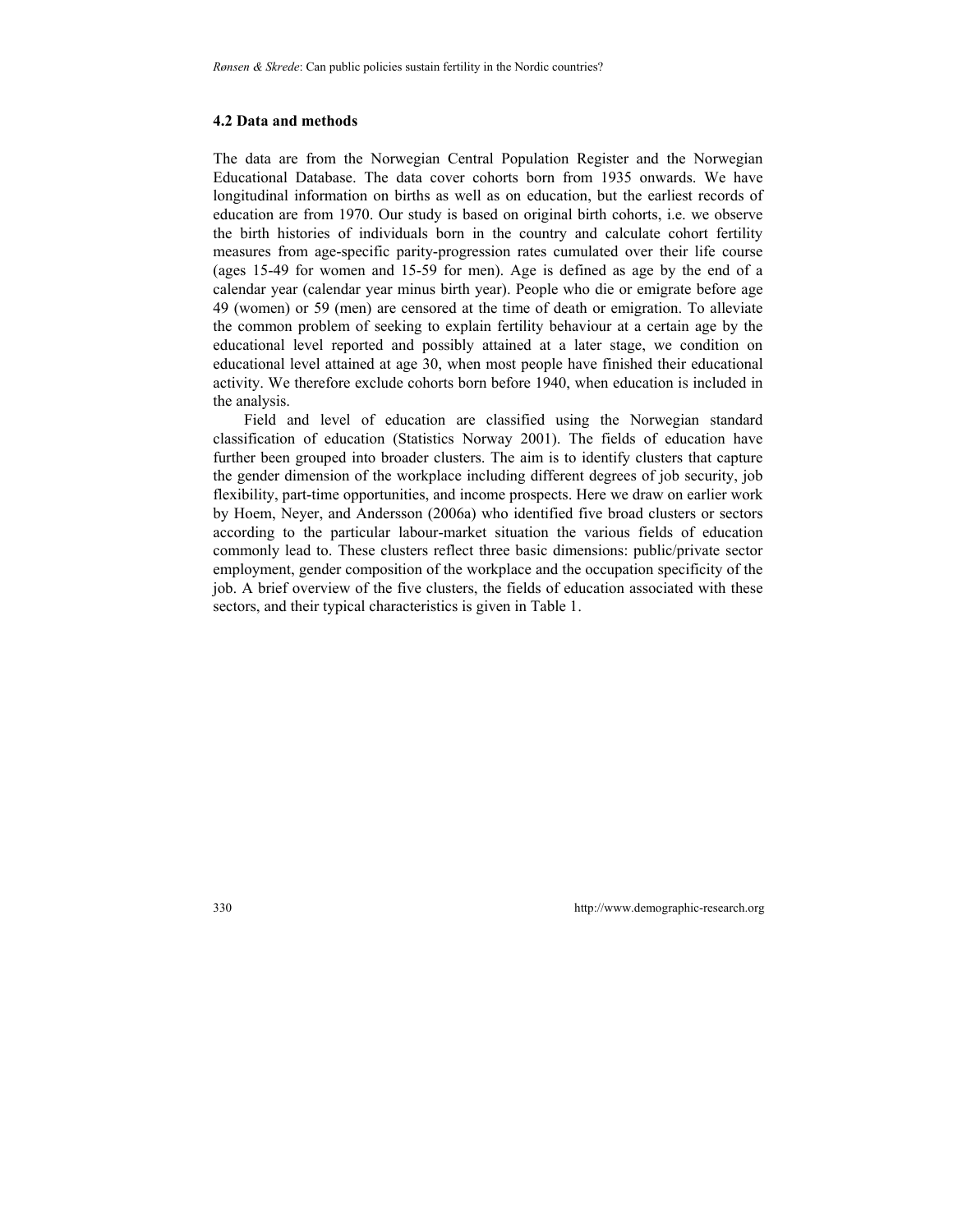| Employment         | Fields of education                         | Common characteristics              |  |
|--------------------|---------------------------------------------|-------------------------------------|--|
| sector             |                                             |                                     |  |
| Female             | Teacher training (incl. pre-school),        | Employment security, stable         |  |
| occupations in     | nursing and caring, social work             | income prospects, flexible          |  |
| the public sector  |                                             | working hours, top parental-leave   |  |
|                    |                                             | conditions                          |  |
| Female             | Secretarial and office work, shop-          | Less stable job contracts and       |  |
| occupations in     | assistants, food-processing, textile work,  | income prospects, poorer            |  |
| the private sector | hairdressers, waitresses, interior          | working conditions, less            |  |
|                    | decoration, domestic crafts                 | flexibility. But: lower skill       |  |
|                    |                                             | depreciation during employment      |  |
|                    |                                             | breaks                              |  |
| Gender-mixed       | Humanities, fine arts, general social       | Greater difficulties in getting     |  |
| occupations with   | science (language and literature, library   | established in the labour market.   |  |
| little occupation  | and info, music and performing arts,        | Wide spectrum of jobs and more      |  |
| specificity        | cultural studies, political science,        | self-employment. More short-        |  |
|                    | sociology, economics)                       | term contracts, less stable         |  |
|                    |                                             | income prospects.                   |  |
| Gender-mixed       | Journalism, psychology, law, business       | Varying employment prospects        |  |
| occupations with   | and administration, medicine, dentistry,    | and varying returns. High           |  |
| high occupation    | pharmacy                                    | professionalism, long hours.        |  |
| specificity        |                                             | Higher skill depreciation during    |  |
|                    |                                             | employment breaks.                  |  |
| Male-dominated     | Engineering and construction, science,      | Mostly private-sector               |  |
|                    | mathematics and computing, agriculture,     | employment. More difficult to       |  |
| occupations        |                                             |                                     |  |
|                    | forestry and fishery, transport, protection | enter, highly competitive, less     |  |
|                    | and security                                | flexibility, but certain advantages |  |
|                    |                                             | in constituting "the gender alibi"? |  |

#### **Table 1: Employment sectors, associated fields of education, and common characteristics**

#### **4.3 Results**

Our first research question is whether educational differentials in female fertility have become smaller or larger over time. As we are primarily interested in differences that reflect a woman's environment and position in the labour market, the main focus here will be on fields of education, but initially we shall take a brief look at differences by level of education. Because of the large amount of our data, we are able to also distinguish between short and long tertiary education (undergraduate and post-graduate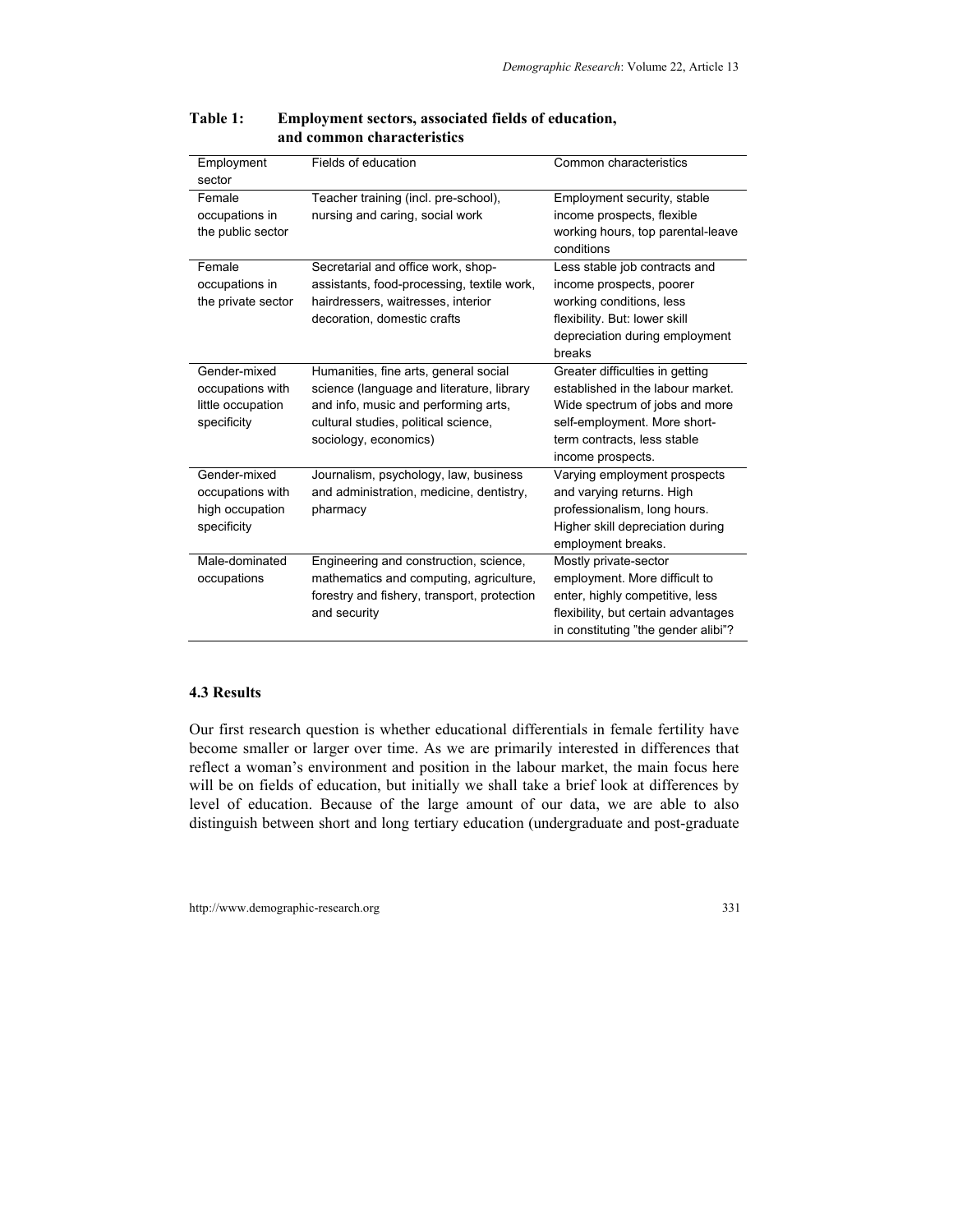level). This is usually not possible with smaller data sets, and is therefore seldom done in analyses of fertility by educational level.

As shown in Figure 1, the trend for women at the highest tertiary level is quite different from the trend for women at the lowest tertiary level. The former group is the only one with declining childlessness across cohorts, from just above 20% in the 1940- 44 cohort to 15% in the 1965-67 cohort. In the other educational groups, childlessness has been increasing, continuously for women with primary education and up to the very youngest cohort for women with secondary and higher education. The trends are quite parallel with increases of about 1-3 percentage points, least for those with a short tertiary education and most for those with primary education. In the youngest cohort the levels of childlessness were almost 14% in the lowest tertiary group and about 11% in the primary and secondary group.



**Figure 1: Proportion childless at age 40 by level of education. Female cohorts** 

Turning to completed fertility at age 40 for the same educational groups, we also see a convergence across cohorts, but mainly for those born before 1960 (Figure 2). The only group with increasing cohort fertility is women with long tertiary education, whose CTFR at age 40 rose from 1.8 in the 1940-45 cohort to around 1.95 in cohorts born after the mid 1950s. In the other groups cohort fertility has declined, most among those with primary education (from just below 2.6 to about 2.1) and least among those with a short tertiary education (from 2.15 to about 2.0). In the 1960s cohorts the trend has been quite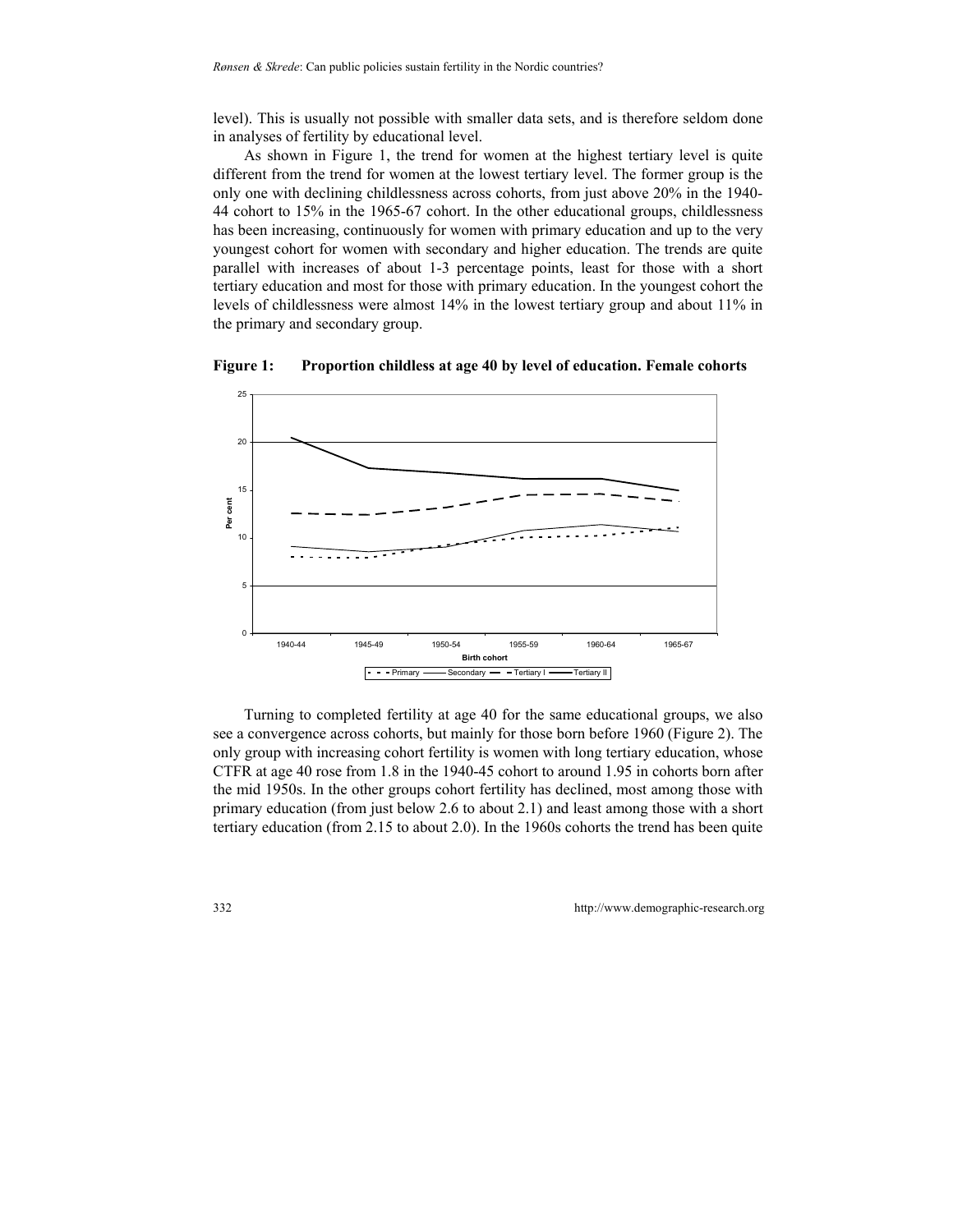stable, except for a slight further decline in completed fertility at age 40 for women at the lowest tertiary level.



**Figure 2: Cohort total fertility at age 40 by level of education. Female cohorts** 

The converging trends in Figures 1 and 2 thus indicate that there are few obstacles to childbearing for highly educated women in Norway. Even if this group has become less select over time, it seems reasonable to assume that more generous, family-friendly welfare policies have played a part in the observed downward trend of childlessness and an upward trend in completed fertility for highly educated women. Another lesson from Figures 1 and 2, is that different levels of education no longer seem to create large fertility differentials between women. We shall now see if the same holds true for women with different types (fields) of education.

A striking feature of the trend in childlessness for women with different types of education is the much higher level among women within fields that commonly lead to gender-mixed sectors with little occupation specificity (Figure 3). These are jobs within humanities, arts and general social science with more frequent self-employment and short-time contracts than in other labour market sectors. In this group the proportion childless at age 40 constitutes more than 20% in most cohorts, while female-dominated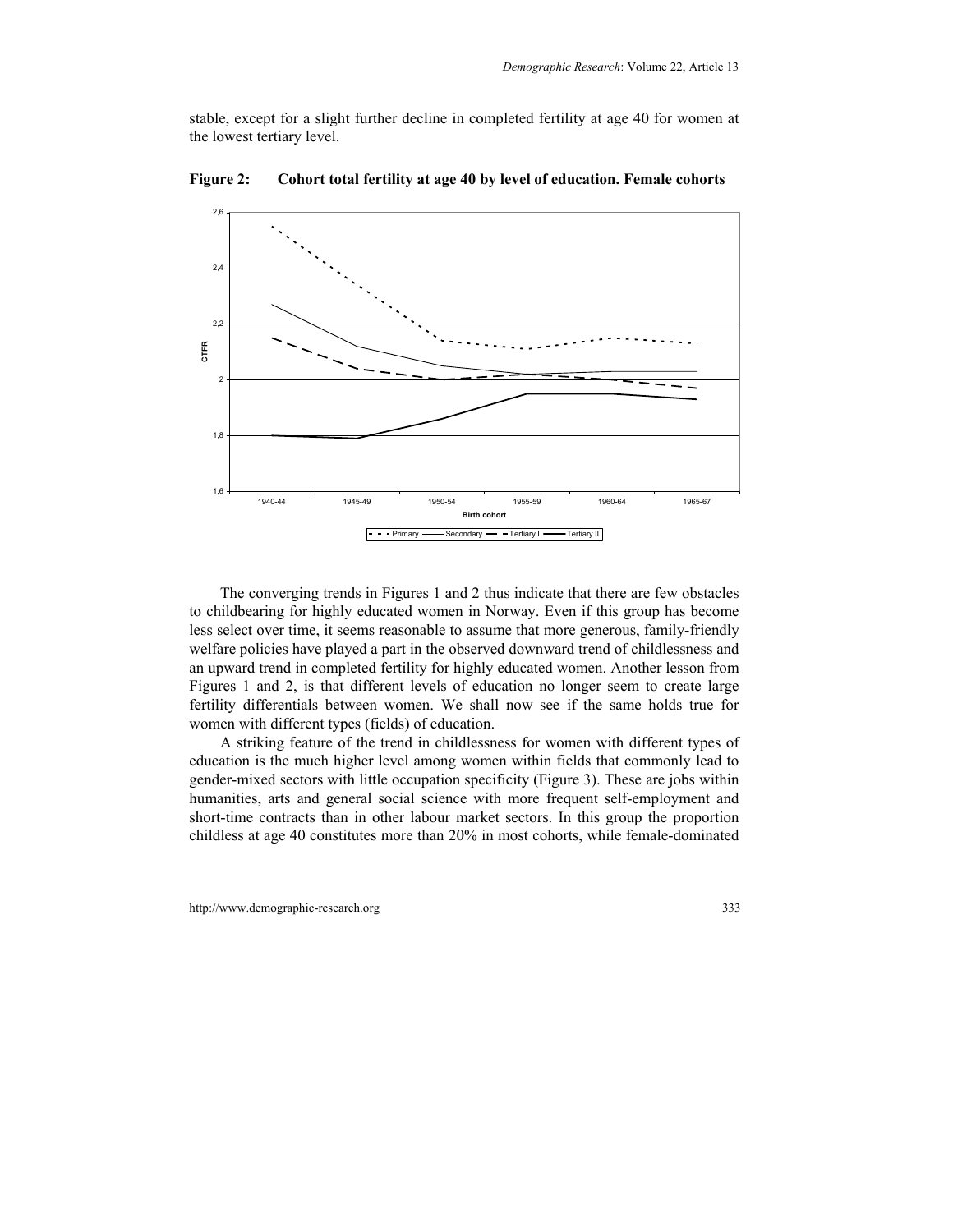sectors have proportions that vary between 9-12%. Another feature worth noticing is the very stable development within female-dominated fields in the public sector where the proportion childless has fluctuated around 11% in all cohorts. The other sectors have had a fairly parallel development with increases in childlessness of 3-4 percentage points across cohorts born from the 2<sup>nd</sup> World War and until the early 1960s. A third noticeable feature is the slight downward trend in childlessness within most fields in the youngest cohort. These are women who were in their prime childbearing years in the late 1980s and 1990s, which was a period of rapid expansions of family policies in Norway. One may speculate, therefore, that this dip has something to do with the more generous policies encountered by the youngest cohort.



**Figure 3: Proportion childless at age 40, by type of education. Female cohorts** 

Not surprisingly, women with educations directed at gender-mixed fields with little occupation specificity also end up with fewer children on average than all other groups (Figure 4). In the youngest cohort, completed fertility at age 40 is 1.7 in this group, compared to more than 2.1 within female-dominated fields in the public sector and close to 2 within the other groups. Most groups have had fairly stable trends across generations born after the early 1950s, but for female-dominated occupations in the private sector and gender-mixed fields with high occupation specificity the downward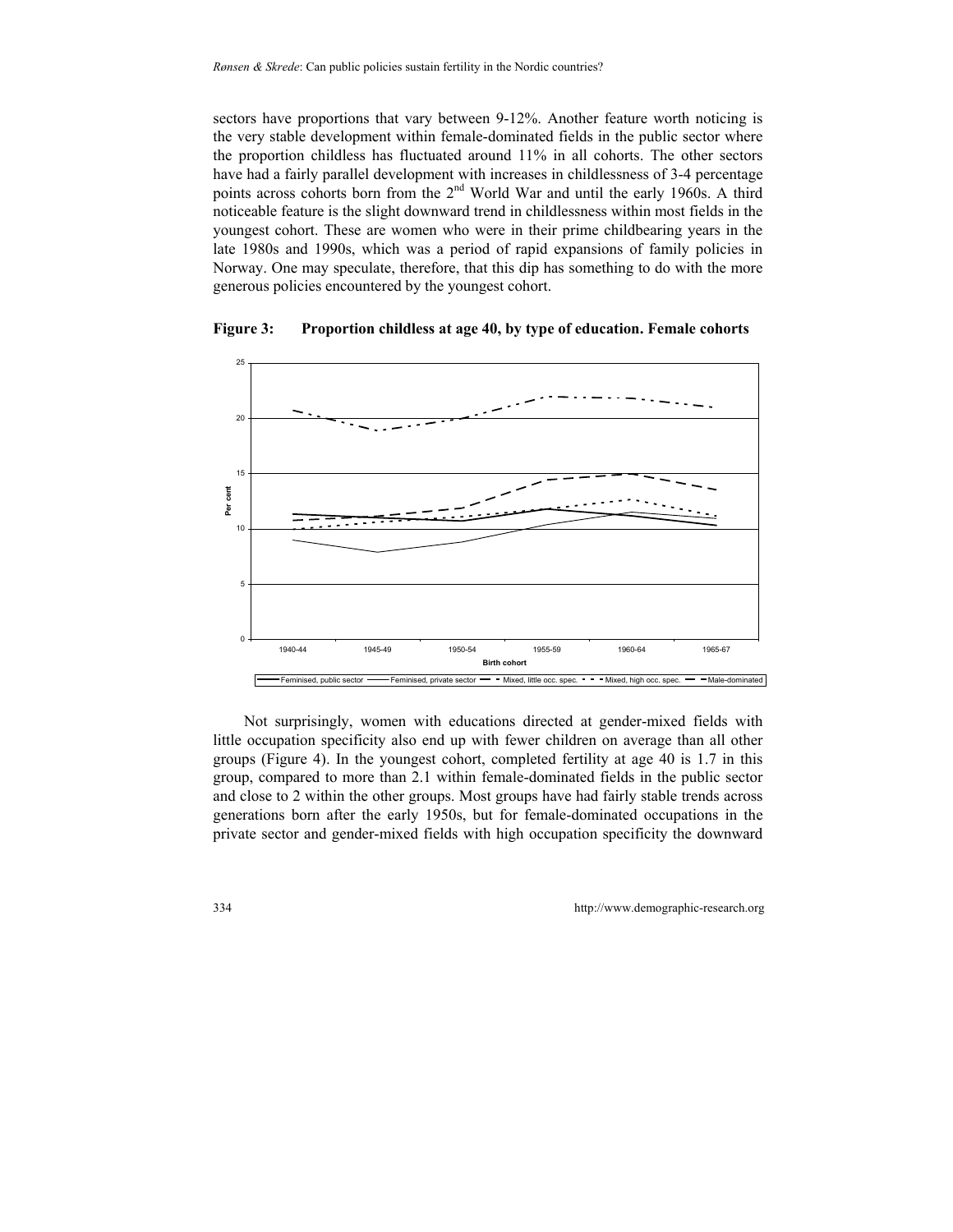trend continued until the early 1960s cohorts. Also worth noticing is the downward trend for the gender-mixed group with little occupation specificity in the youngest cohort. Except for the male-dominated sector, the gap between female-dominated occupations in the public sector and the other sectors thus appears to have widened somewhat for cohorts born in the 1950s and 1960s.



**Figure 4: Cohort total fertility at age 40, by type of education. Female cohorts** 

The answer to our first question then is that there are still large and persistent differences in fertility behaviour between women who are educated for jobs in different segments of the labour market. As has been established for selected Swedish cohorts before (Hoem 1994, Hoem, Neyer, and Andersson 2006a, 2006b), women with educations for female-dominated fields in the public sector contribute with higher fertility than women in more gender-mixed or male-dominated sectors. The present analyses further show that they continue to do so also in younger cohorts. The answer to our second question, the role of public policies, is less obvious, but the persistent or slightly increasing gap between women in female-dominated jobs in the public sector and women in most other sectors indicate that more generous policies have not been equally advantageous for all groups. The downward-sloping trend in the youngest cohort for the group with the absolute lowest fertility, gender-mixed fields with little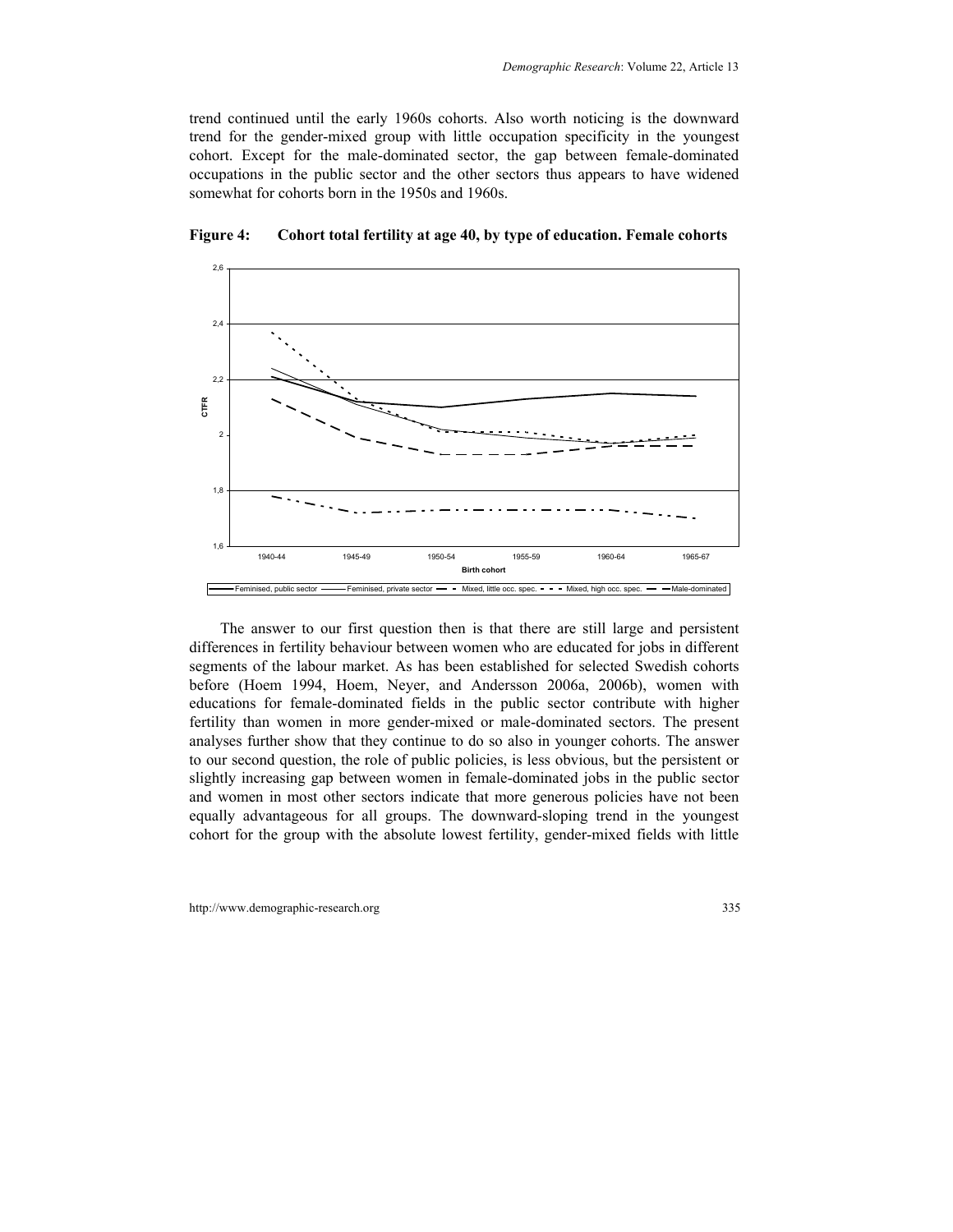occupation specificity, may further indicate that women in this sector have profited less than other groups from the large expansion in family policies in the late 1980s and early 1990s. This may partly be explained by their less secure work environment, which is characterised by more self-employment, poorer parental leave arrangements, and more short-term contracts.

Our third question is related to the trend in men's fertility patterns, and the extent to which fatherhood has become more selective in younger cohorts. As has recently also been reported by others (Kravdal and Rindfuss 2008), the association between level of education and fertility is quite opposite for men and women (Figure 5 vs. Figure 1). For men, the highest level of childlessness is found among those with the lowest education, and the lowest level among those with the highest education. Compared to women, there has also been a much steeper rise in childlessness, encompassing men at all levels of education, also those at the highest tertiary stage. At age 40, the proportion in this group with no children was close to 20%, while it was 26% among men with primary education.



**Figure 5: Proportion childlessness at age 40 by level of education. Male cohorts**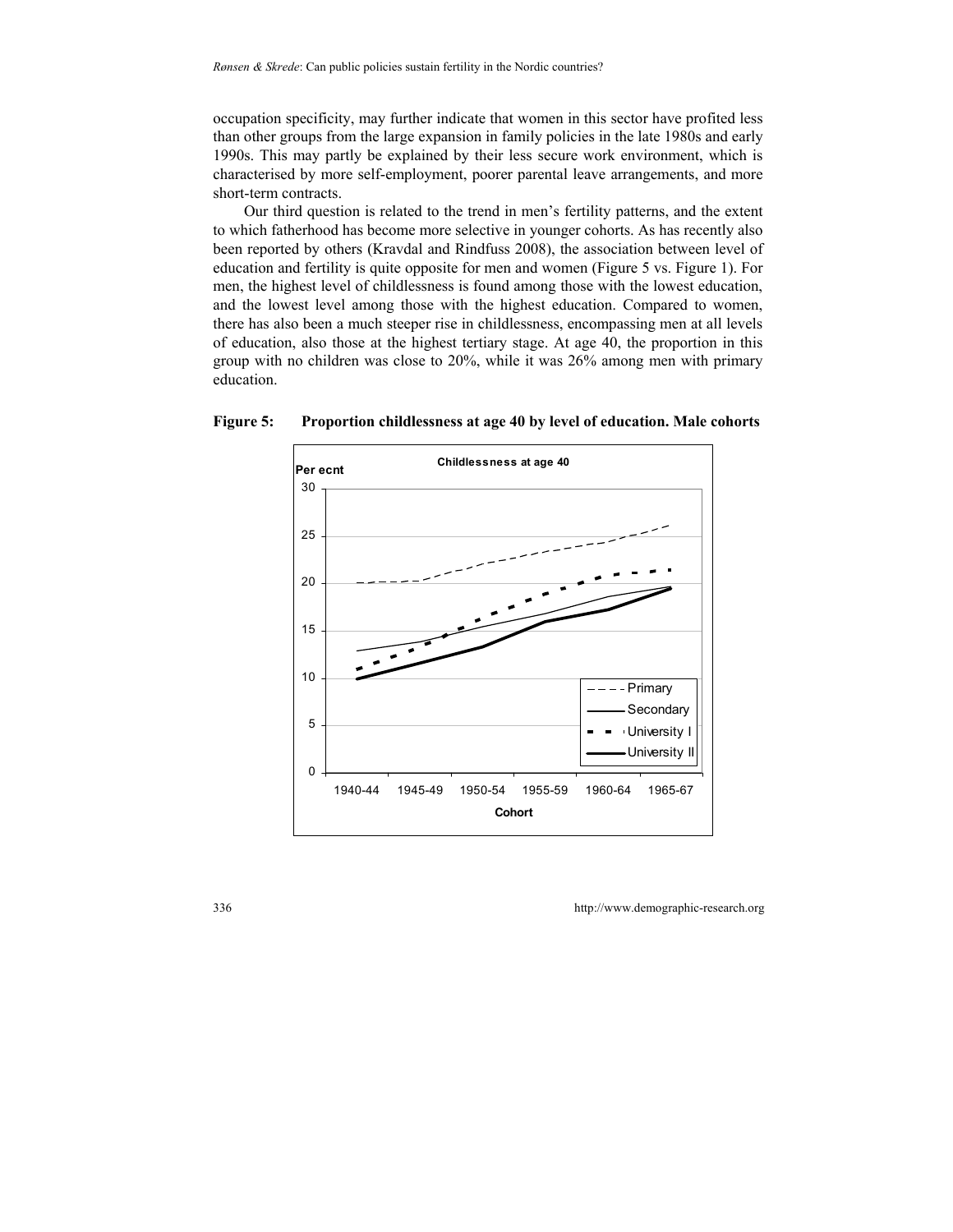The trends across cohorts in the various educational level groups have been fairly similar, but one group that stands out is men with short, tertiary education, which has had a sharper rise in childlessness than the other groups. This is likely to reflect the composition of the fields of education that usually complete at this level, and closer analyses reveal that, in particular, men within humanities and art, social science and journalism have very high childlessness levels (close to or above 30%, see Lappegård, Rønsen, and Skrede 2008). These are also groups that have had large increases across cohorts.

The higher and faster growing childlessness among men than among women suggests that multi-partner fertility must be on the rise, and this is confirmed by our analyses. (Figure 6). The trends across cohorts for different educational groups vary more than for childlessness, however. In spite of the fact that men with low education are the most likely to remain childlessness, multi-partner fertility is higher and has increased most in this group, whereas men with a long tertiary education are much less likely to have children with more than one woman. Furthermore, the proportions have remained fairly stable across cohorts. In the youngest cohort, multi-partner fertility was less than 5% among fathers with high tertiary education against almost 20% among fathers with primary school only. This gap may shrink as the men grow older, as loweducated men are younger when they become fathers. However, further analyses of cohorts born until 1955-57 show that the multi-partner fertility pattern at age 50 is not very different (Lappegård, Rønsen, and Skrede 2008). The proportion who had children with more than one woman at that age was 7% in the highest educated group and 19% in the lowest educated group. Moreover, the increase from age 40 to age 50 for the 1955-57 cohort was almost the same, about 3 percentage points in each group.

The lowest educated group thus exhibits a more bifurcated pattern of reproductive behaviour than the other groups. While more than 20% never become fathers, those who do so are much more likely than higher educated men to have children with more than one woman. This is an indication that the family formation and dissolution processes are more selective among those with low education, and that this group probably is more heterogeneous than the other educational groups. The rising trends of childlessness among men at all educational levels further suggest that the fatherhood process generally has become more selective in younger cohorts, as suggested by scattered evidence before, and this is the preliminary answer to our third research question. The investigation of the mechanisms and processes behind this development must be left for future research, however.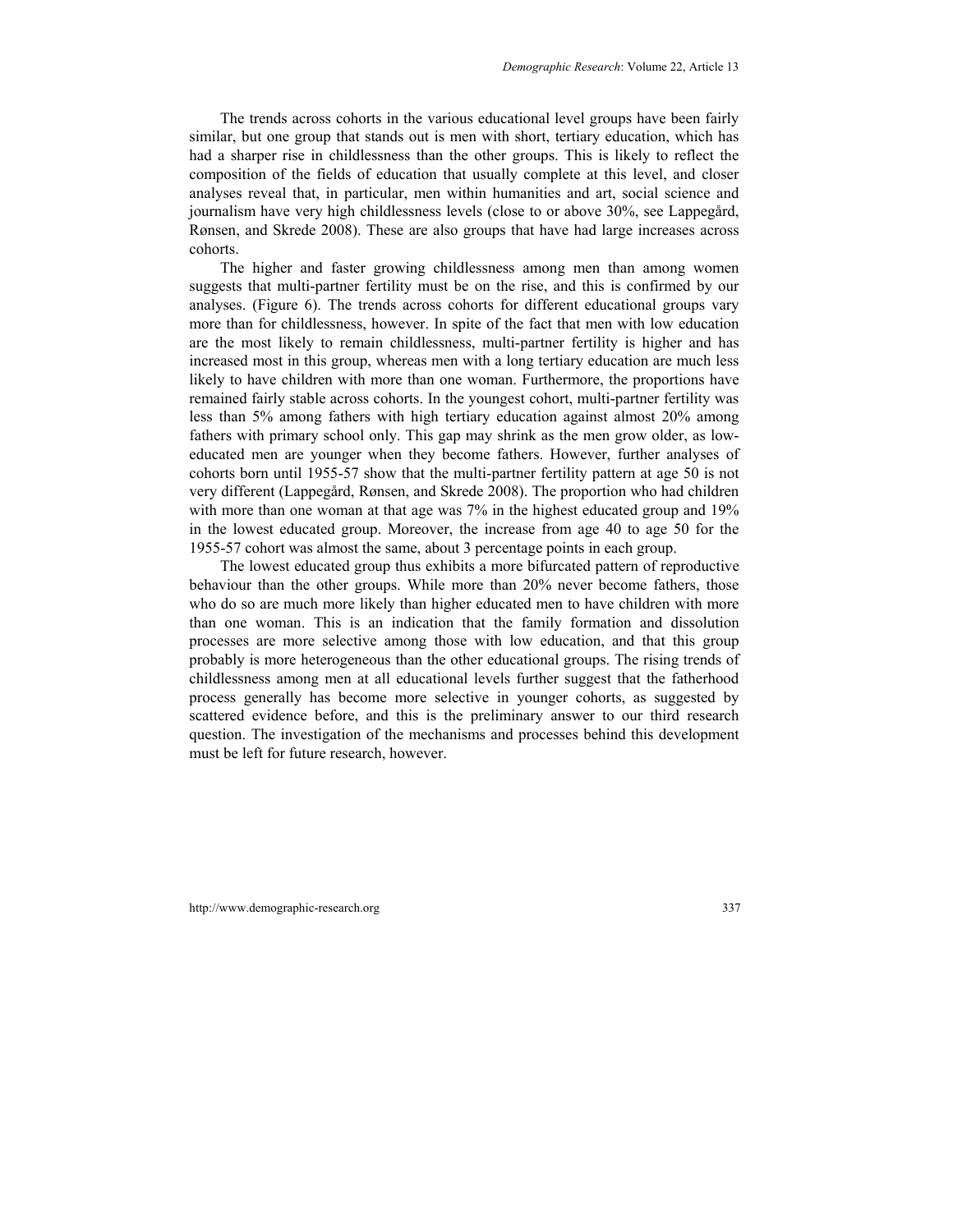# **Multi-partnered fertility at age 40** 0 5 10 15 20 25 1940-44 1945-49 1950-54 1955-59 1960-64 1965-67 **Cohort Per cent** Primary **Secondary** University I University II

#### **Figure 6: Multi-partnered fertility at age 40 by level of education. Male cohorts**

## **5. Concluding remarks**

The possible impact of public policies on fertility in the Nordic countries has received a lot of attention over the last couple of decades, and the cumulative evidence of past and present research supports the assumption that generous family policies have played a role in sustaining fertility at a reasonably high level. In this paper we have reviewed the evidence of positive effects of specific policies such as the parental leave program and childcare coverage, as well as pointed to more indirect effects of the broader economic, social, and political context. The latter influence is difficult to measure, but recent comparative research of the Nordic countries seems to substantiate the existence of such effects. Indications in this direction are cohort fertility rates very close to replacement level, good recuperation records of women in their thirties in all countries, even among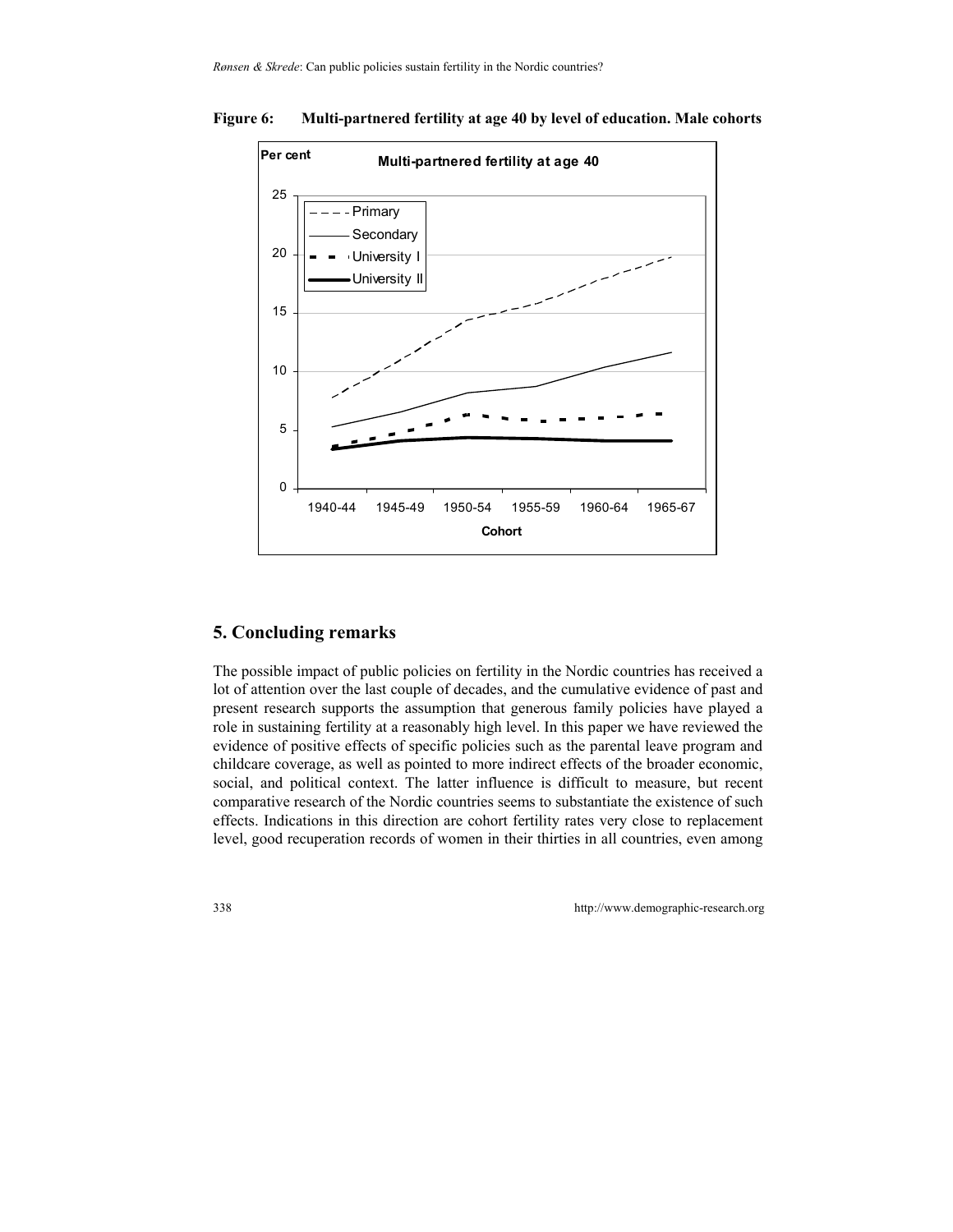the well educated, and converging fertility patterns among highly educated women across countries. The updated analyses for Norway presented in this paper add to and confirm this picture.

In addition to policies that facilitate the combination of children and employment, gender equality has been identified as a factor that may influence fertility (McDonald 2000, 2006). Previous studies from both Norway and Sweden also corroborate that gender-equal childcare practices play a role for the propensity to have another child (Oláh 2003, Duvander and Andersson 2006, Duvander, Lappegård, and Andersson 2010). In this paper we draw the attention to the other side of the coin, asking whether the current fertility trends really are compatible with gender equality, which is an explicit goal for all Nordic societies. Given the persisting gender unequal practices and outcomes in both the labour market and in the family, we argue that the relatively high fertility levels of the Nordic countries, in part, depend on a division of labour between women and men that we have described as *gender equality light*. We further argue that it may thus be appropriate to speak of a *gender equality deficit* in current birth patterns. This is amongst others reflected in the higher birth rates of women that we (from their choice of education and occupation) would expect to have relatively strong preferences for family and children, including willingness to reduce their engagement in paid work during childrearing phases. If the fertility- and work preferences of these more familyoriented women should change and/or the family policies are not developed to cater more for the needs of all groups of women, including the more career-oriented and selfemployed, it may not be possible to sustain fertility at the present level in the future. A continued emphasis on family- and labour market policies that enable and stimulate the involvement of fathers needs to be an integral part of this development.

Another concern is the widening socio-economic gap in men's fertility trends. Men are often referred to as 'the extreme gender' as they make up both the upper and lower strata of society. They are over-represented in the power forum, yet they also top the statistics of marginalised groups, such as school drop-outs, juvenile delinquents, and single recipients of welfare benefits (Ministry of Children and Equality 2009). As demonstrated in this article they also top the childlessness statistics, and low-educated men, in particular, have very high and rising proportions that remain childless. Moreover, after becoming a father, they also more often have children with more than one partner, which indicates that they are more at risk of union separation and divorce. This has implications for the challenges related to an aging population, as childless and single men have been found to be particularly disadvantaged with regard to health and the support potential of their networks (Dykstra and Hagestad 2007). Since children and close family remain a critical source of help for frail old people, (Attias-Donfut, Ogg, and Wolff 2005) this inevitably implies an increased demand for care services and extra pressure on public budgets in the future.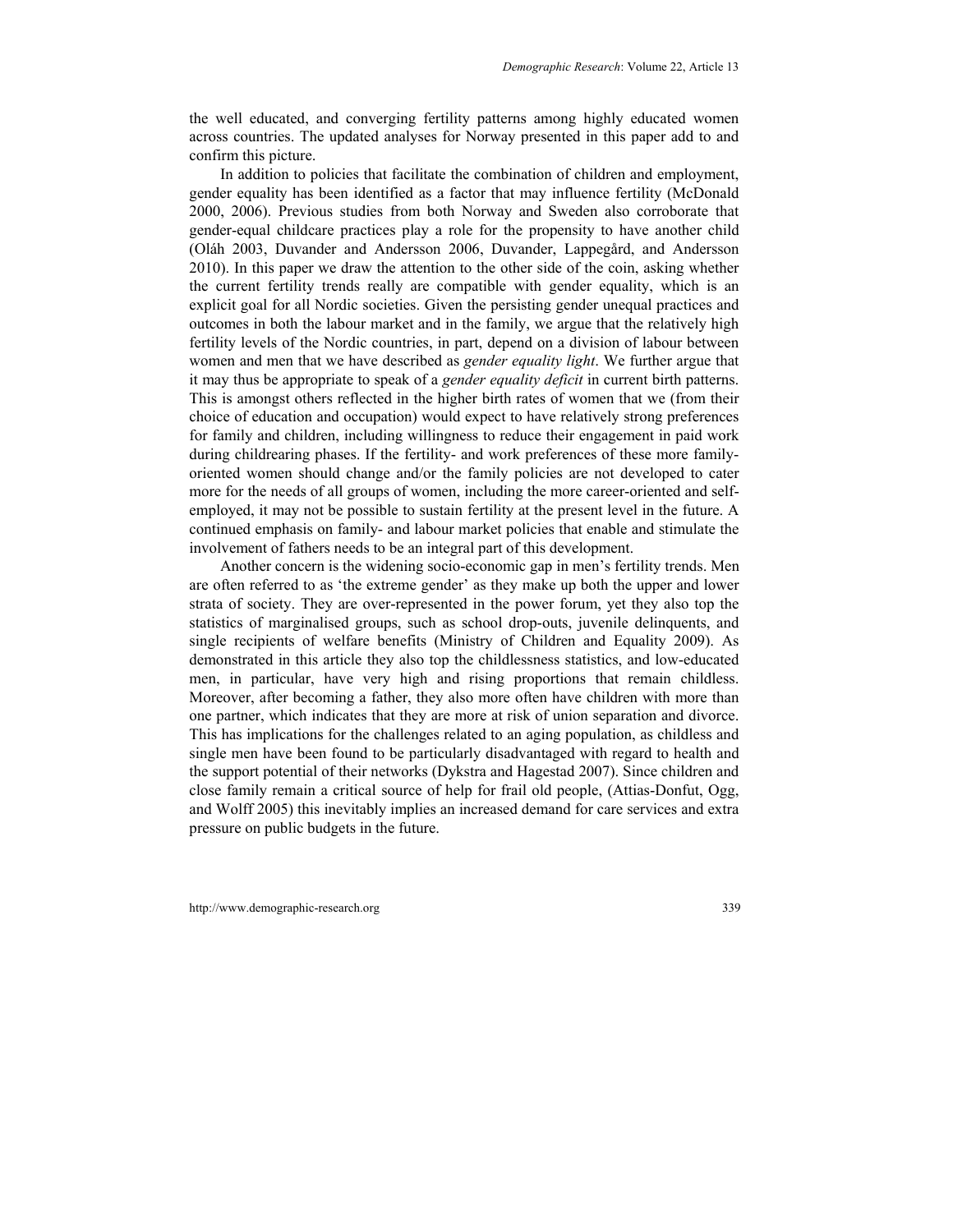Important tasks for future research will be to shed more light on the imbalances of the current division of human and social reproduction, between women and men, as well as between the public and the private sector. Male fertility and variations in young men's attitudes to fatherhood and shared parental duties is one subject in need of more attention. The present paper is a small contribution in this direction. Another subject to be examined is the fertility decisions of couples and their associations with the labour market attachment, occupation, and employment sector of both partners. These are questions that have to be left for the future.

#### **6. Acknowledgments**

We are grateful for valuable comments from anonymous reviewers of *Demographic Research* and participants at the IUSSP International Seminar on Public Policies and Low Fertility in Barcelona, 7-9 July 2008.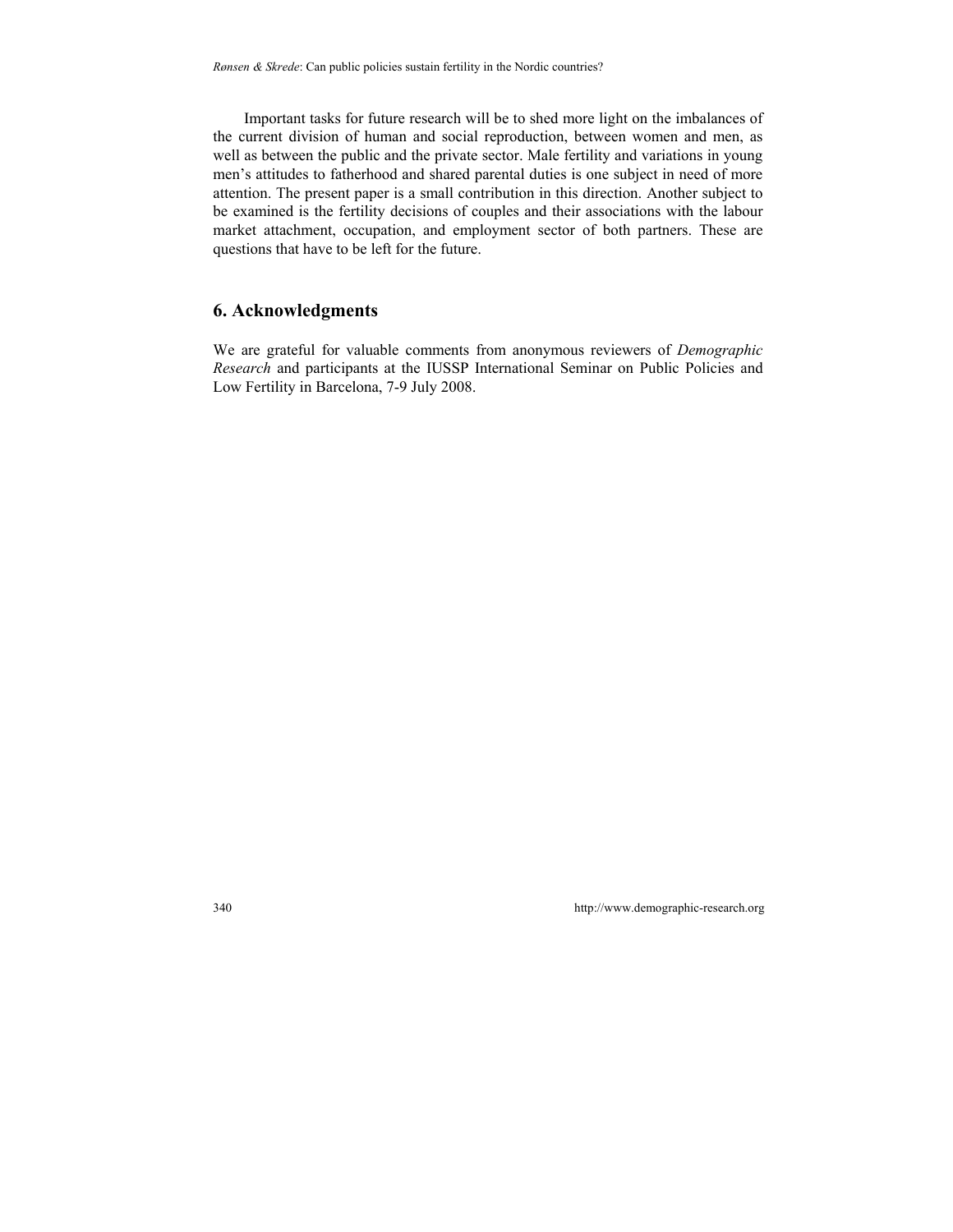#### **References**

- Aassve, A. and Lappegård, T. (2009). Childcare cash benefits and fertility timing in Norway. *European Journal of Population* 25(1): 67-88. [doi:10.1007/s10680-](http://dx.doi.org/10.1007/s10680-008-9158-6) [008-9158-6.](http://dx.doi.org/10.1007/s10680-008-9158-6)
- Andersson, G. (1999). Childbearing trends in Sweden 1961-1997. *European Journal of Population* 15(1): 1-24. [doi:10.1023/A:1006145610780.](http://dx.doi.org/10.1023/A:1006145610780)
- Andersson, G. (2004). Childbearing developments in Denmark, Norway, and Sweden from the 1970s to the 1990s: A Comparison. *Demographic Research* S3(7): 153- 176. [doi:10.4054/DemRes.2004.S3.7](http://dx.doi.org/10.4054/DemRes.2004.S3.7).
- Andersson, G., Duvander, A-Z., and Hank, K. (2004). Do child-care characteristics influence continued child bearing in Sweden? An investigation of the quantity, quality, and price dimension. *Journal of European Social Policy* 14(4): 407-418. [doi:10.1177/0958928704046881.](http://dx.doi.org/10.1177/0958928704046881)
- Andersson, G., Hoem, J.M., and Duvander, A-Z. (2006). Social differentials in speedpremium effects in childbearing in Sweden. *Demographic Research* 14(4): 51- 70. [doi:10.4054/DemRes.2006.14.4.](http://dx.doi.org/10.4054/DemRes.2006.14.4)
- Andersson, G., Rønsen, M., Knudsen, L.B., Lappegård, T., Neyer, G., Skrede, K., Teschner, K., and Vikat, A. (2009). Cohort fertility patterns in the Nordic countries. *Demographic Research* 20(14): 313-352. [doi:10.4054/DemRes.](http://dx.doi.org/10.4054/DemRes.2009.20.14)  [2009.20.14.](http://dx.doi.org/10.4054/DemRes.2009.20.14)
- Attias-Donfut, C., Ogg, J., and Wolff, F-C. (2005). Family support. In: Börsch-Supan, A., Brugiavini, H., Jürges, J., Mackenbach, J., Siegrist, J., and Weber, G. (eds.). *Health, ageing and retirement in Europe: First results from the Survey of Health, Ageing and Retirement in Europe.* Mannheim: Mannheim Research Institute for the Economics of Aging: 171-178.
- Berinde, D. (1999). Pathways to a third child in Sweden. *European Journal of Population* 15(4): 349-378. [doi:10.1023/A:1006287630064.](http://dx.doi.org/10.1023/A:1006287630064)
- Björklund, A. (2006). Does family policy affect fertility? Lessons from Sweden. *Journal of Population Economics* 19 (1): 3-24. [doi:10.1007/s00148-005-0024-0.](http://dx.doi.org/%0Bdoi:10.1007/s00148-005-0024-0)
- Bjørnberg, U., Ólafsson, S., and Eydal, G. B. (2006). Education, employment and family formation: Differing patterns. In: Bradshaw, J. and Hatland, A. (eds.). *Social policy, employment and family change in comparative perspective*. Cheltenham: Edward Elgar: 199-220.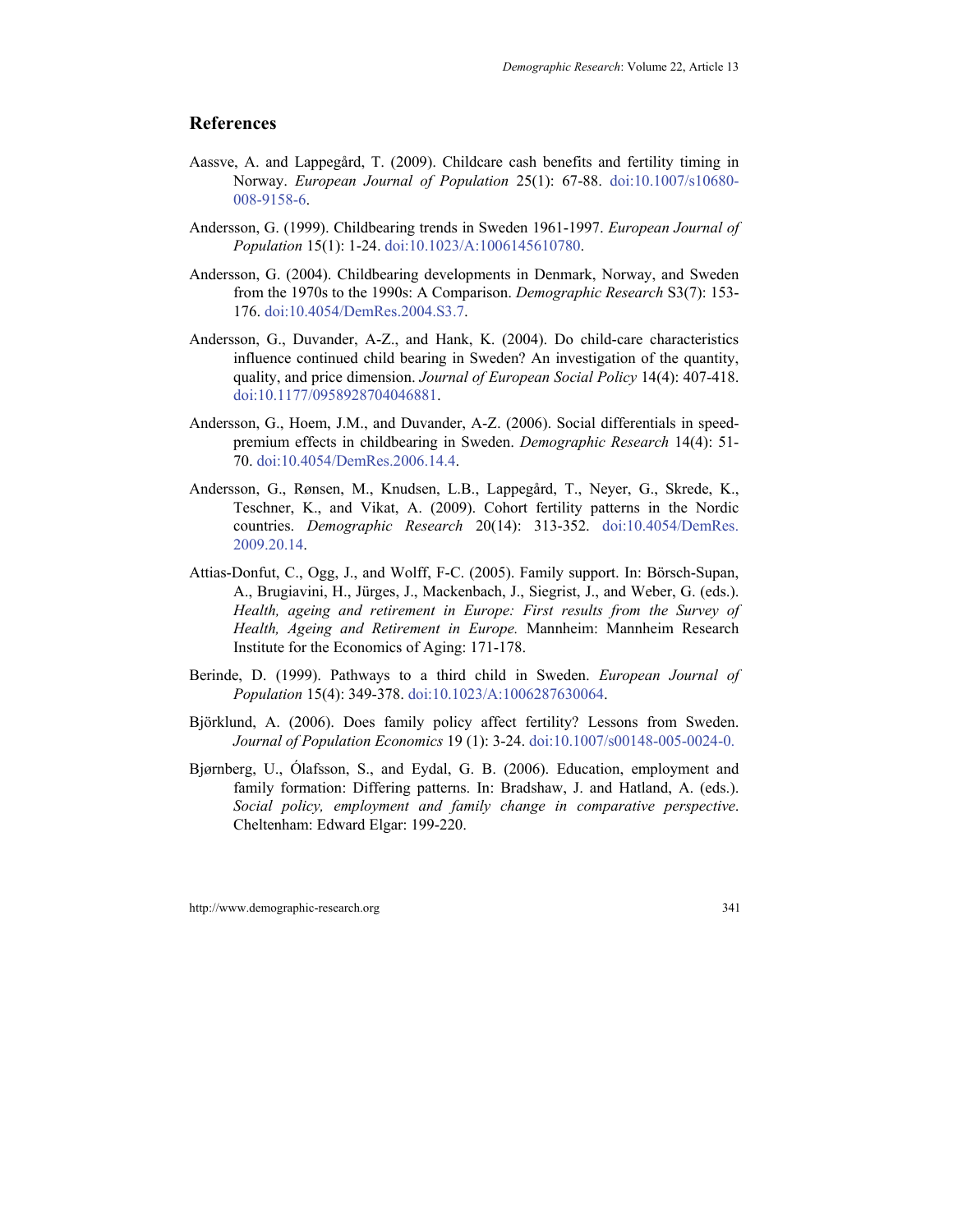*Rønsen & Skrede*: Can public policies sustain fertility in the Nordic countries?

- Borchorst, A. (1994). Welfare state regimes, women's interests and the EC. In Sainsbury, D. *(*ed.). *Gendering welfare states.* London: Sage Publications: 26- 44.
- Brandth, B. and Kvande, E. (2005). Fedres valgfrihet og arbeidslivets tidskulturer. *Tidsskrift for samfunnsforskning* 46(1): 35-54.
- Duvander, A-Z. and Andersson, G. (2006). Gender equality and fertility in Sweden: A study on the impact of the father's uptake of parental leave on continued childbearing. *Marriage and Family Review* 39(1-2): 121-142. [doi:10.1300/J002v39n01\\_07.](http://dx.doi.org/10.1300/J002v39n01_07)
- Duvander, A-Z., Lappegård, T., and Andersson, G. (2010): Family policy and fertility: fathers' and mothers' use of parental leave and continued childbearing in Norway and Sweden. Journal of European Social Policy 20(1): 45-57. [doi:10.1177/0958928709352541](http://dx.doi.org/10.1177/0958928709352541).
- Dykstra, P.A. and Hagestad, G.O. (2007). Childlessness and parenthood in two centuries. *Journal of Family Issues* 28(11): 1518-1532. [doi:10.1177/](http://dx.doi.org/10.1177/0192513X07303881)  [0192513X07303881](http://dx.doi.org/10.1177/0192513X07303881).
- Eurostat. (2009a). Employment and unemployment (LFS) [electronic resource]. Luxembourg: Eurostat [http://epp.eurostat.ec.europa.eu/portal/page/portal/](http://epp.eurostat.ec.europa.eu/portal/page/portal/%0Bemployment_unemployment_lfs/data/database)  [employment\\_unemployment\\_lfs/data/database.](http://epp.eurostat.ec.europa.eu/portal/page/portal/%0Bemployment_unemployment_lfs/data/database)
- Eurostat. (2009b). Labour market (including Labour Force Survey). Earnings [electronic resource]. Luxembourg: Eurostat. [http://epp.eurostat.ec.europa.eu/](http://epp.eurostat.ec.europa.eu/%0Bportal/page/portal/labour_market/earnings)  [portal/page/portal/labour\\_market/earnings](http://epp.eurostat.ec.europa.eu/%0Bportal/page/portal/labour_market/earnings).
- Gauthier, A.H. (1996). The measured and unmeasured effects of welfare benefits on families: Consequences for Europe's demographic trends. In: Coleman, D. (ed.). *Europe's population in the 1990s.* Oxford: Oxford University Press: 297-331.
- Gauthier, A.H. (2007). The impact of family policies on fertility in industrialized countries: a review of the literature. *Population Research and Policy Review* 26(3): 323-346. [doi:10.1007/s11113-007-9033-x](http://dx.doi.org/10.1007/s11113-007-9033-x).
- Hausmann, R., Tyson, L.D., and Zahidi, S. (2007). *The Global Gender Gap Report 2007.* Geneva: World Economic Forum.
- Hoem, B. (1994). Lärare föder flere barn. *Välferdsbulletinen No. 3*: 17-19.
- Hoem, J.M. (1990). Social policy and recent fertility change in Sweden. *Population and Development Review* 16(4): 735-748. [doi:10.2307/1972965.](http://dx.doi.org/10.2307/1972965)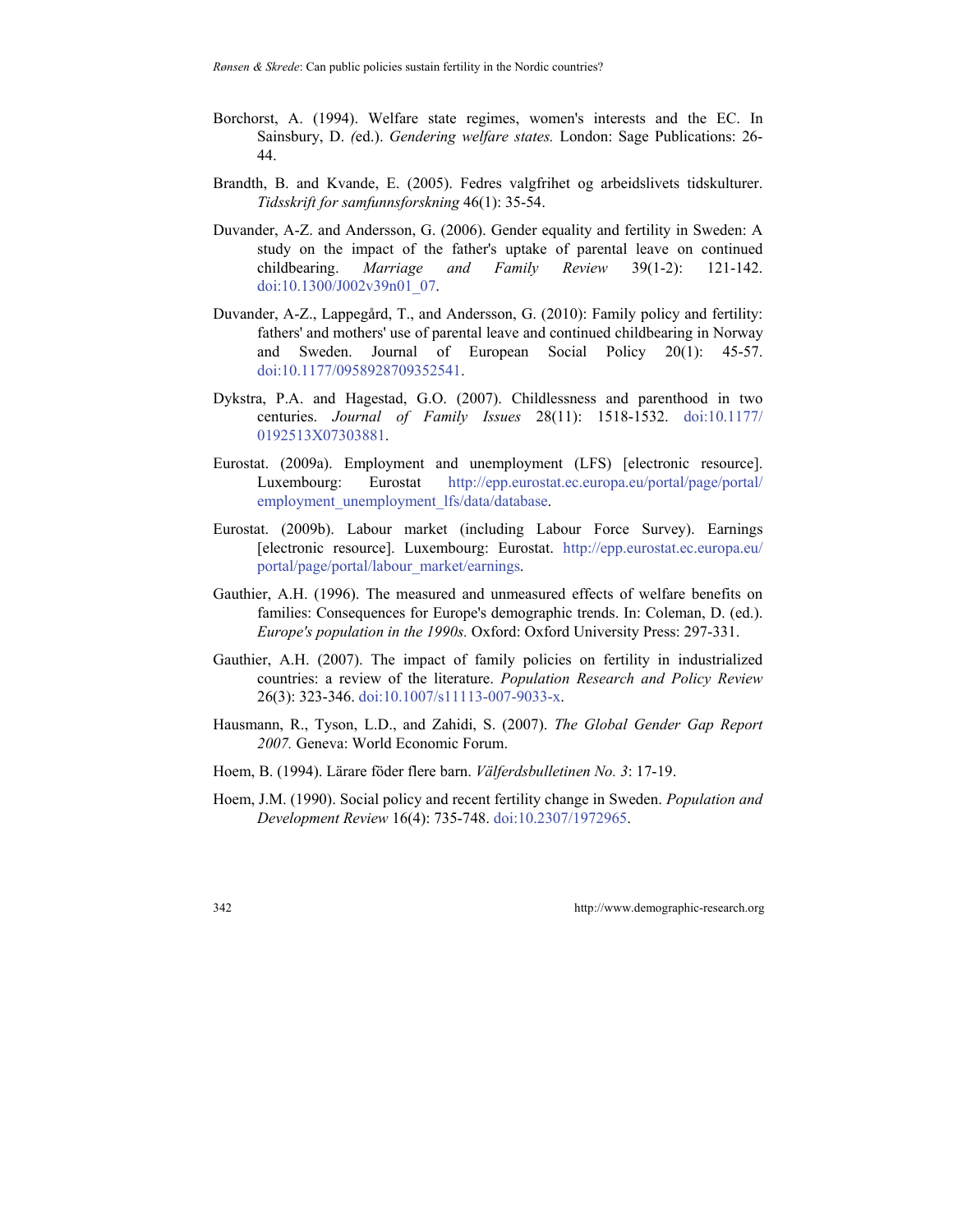- Hoem, J.M. (1993). Public policy as the fuel of fertility. *Acta Sociologica* 36(1): 19-31. [doi:10.1177/000169939303600102.](http://dx.doi.org/10.1177/000169939303600102)
- Hoem, J.M., Neyer, G., and Andersson, G. (2006a). Education and childlessness: The relationship between educational field, educational level, and childlessness among Swedish women born in 1955-59. *Demographic Research* 14(15): 331- 380. [doi:10.4054/DemRes.2006.14.15.](http://dx.doi.org/10.4054/DemRes.2006.14.15)
- Hoem, J.M., Neyer, G., and Andersson, G. (2006b). Educational attainment and ultimate fertility among Swedish women born in 1955-59. *Demographic Research* 14 (16): 381-404. [doi:10.4054/DemRes.2006.14.16](http://dx.doi.org/10.4054/DemRes.2006.14.16).
- Jonsson, A. and Dlab, B. (2003). Sysselsätting och fruktsamhet i Sverige och Finland. [Thesis]. Stockholm University: Nationalekonomiska institutionen.
- Kjeldstad, R. (2001). Gender policies and gender equality. In: Kautto, M., Fritzell, J., Hvinden, B., Kvist, J., and Uusitalo, H. (eds.). *Nordic welfare states in the European context*. London: Routledge: 66-97.
- Kravdal, Ø. (1996). How the local supply of day-care centers influences fertility in Norway: A parity-specific approach. *Population Research and Policy Review* 15(3): 201-218. [doi:10.1007/BF00127049](http://dx.doi.org/10.1007/BF00127049).
- Kravdal, Ø. and Rindfuss, R.R. (2008). Changing relationships between education and fertility - a study of women and men born 1960-64. *American Sociological Review* 73(5): 854-873. [doi:10.1177/000312240807300508](http://dx.doi.org/10.1177/000312240807300508).
- Lappegård, T. (2001). Valg av utdanning valg av livsløp. *Tidsskrift for samfunnsforskning* No. 3: 409-435.
- Lappegård, T. (2006). Studies on Fertility and Childcare in Contemporary Norway. Register analyses. [PhD thesis]. Oslo: University of Oslo, Department of Sociology and Human Geography.
- Lappegård, T. and Rønsen, M. (2005). The multifaceted impact of education on entry into motherhood. *European Journal of Population* 21(1): 31-49. [doi:10.1007/s10680-004-6756-9.](http://dx.doi.org/10.1007/s10680-004-6756-9)
- Lappegård, T., Rønsen, M., and Skrede, K. (2008). *Educational differences in childlessness and multi-partnered fertility among men.* Paper presented at The European Population Conference, Barcelona, Spain, July 9-12 2008.
- Leira, A. (1992). *Welfare states and working mothers. The Scandinavian experience.* Cambridge (England): Cambridge University Press.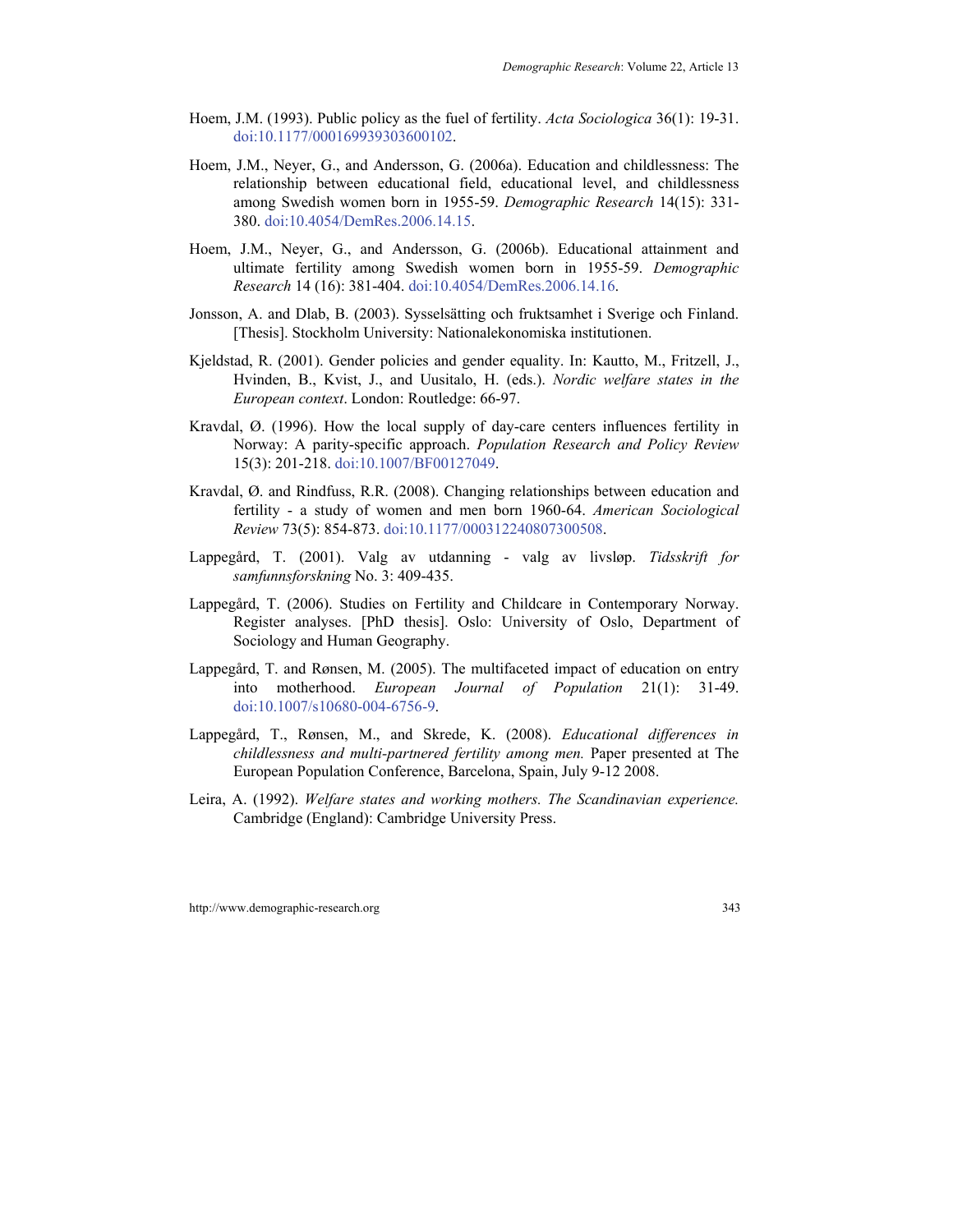- McDonald, P. (2000). Gender equity in theories of fertility transition. *Population and Development Review* 26(3): 427-439. [doi:10.1111/j.1728-4457.2000.00427.x](http://dx.doi.org/10.1111/j.1728-4457.2000.00427.x).
- McDonald, P. (2006). Low fertility and the state: The efficacy of policy. *Population and Development Review* 32(3): 485-510. [doi:10.1111/j.1728-](http://dx.doi.org/10.1111/j.1728-4457.2006.00134.x) [4457.2006.00134.x.](http://dx.doi.org/10.1111/j.1728-4457.2006.00134.x)
- Ministry of Children and Equality (2008). Gender and pay. Facts, analyses and measures to promote equal pay. Oslo: Ministry of Children and Equality (Official Norwegian Report 2008:6).
- Ministry of Children and Equality (2009). Men, male roles and gender equality. Ministry of Children and Equality (Report No. 8 (2008-2009) to the Storting).
- Neyer, G. and Andersson, G. (2008). Consequences of family policies on childbearing behavior: Effects or artefacts? *Population and Development Review* 34(4): 699- 724. [doi:10.1111/j.1728-4457.2008.00246.x](http://dx.doi.org/10.1111/j.1728-4457.2008.00246.x).
- Neyer, G., Andersson, G., Hoem, J.M., Rønsen, M., and Vikat, A. (2006). Fertilität, Familiengründung und Familienerweiterung in den nordischen Ländern. In: Bertram, H., Krüger, H., and Spiess, C.K. (eds.). *Wem gehört die Familie der Zukunft? Expertisen zum 7. Familienbericht der Bundesregierung.* Opladen: Barbara Budrich Verlag: 207-233.
- Oláh, L.Sz. (2003). Gendering fertility: Second births in Sweden and Hungary. *Population Research and Policy Review* 22(2): 171-200. [doi:10.1023/A:1025089031871](http://dx.doi.org/10.1023/A:1025089031871).
- Plantega, J., Remery, C., Figueiredo, H., and Smith, M. (2009). Towards a European Union Gender Equality Index. *Journal of European Social Policy* 19(1): 19-33. [doi:10.1177/0958928708098521](http://dx.doi.org/10.1177/0958928708098521).
- Rindfuss, R.R., Guilkey, D., Morgan, S.P., Kravdal, Ø., and Guzzo, K.B. (2007). Child care availability and first-birth timing in Norway. Demography 44(2): 345-372. [doi:10.1353/dem.2007.0017](http://dx.doi.org/10.1353/dem.2007.0017).
- Rønsen, M. (2004a). Fertility and public policies evidence from Norway and Finland. *Demographic Research* 10(6): 143-170. [doi:10.4054/DemRes.2004.10.6](http://dx.doi.org/10.4054/DemRes.2004.10.6).
- Rønsen, M. (2004b). Fertility and family policy in Norway A reflection on trends and possible connections. *Demographic Research* 10(10): 265-286. [doi:10.4054/DemRes.2004.10.10](http://dx.doi.org/10.4054/DemRes.2004.10.10).
- Rønsen, M. and Skrede, K. (2006). Nordic fertility patterns: compatible with gender equality? In: Ellingsæter, A.L. and Leira, A. (eds.). *Politicising parenthood in*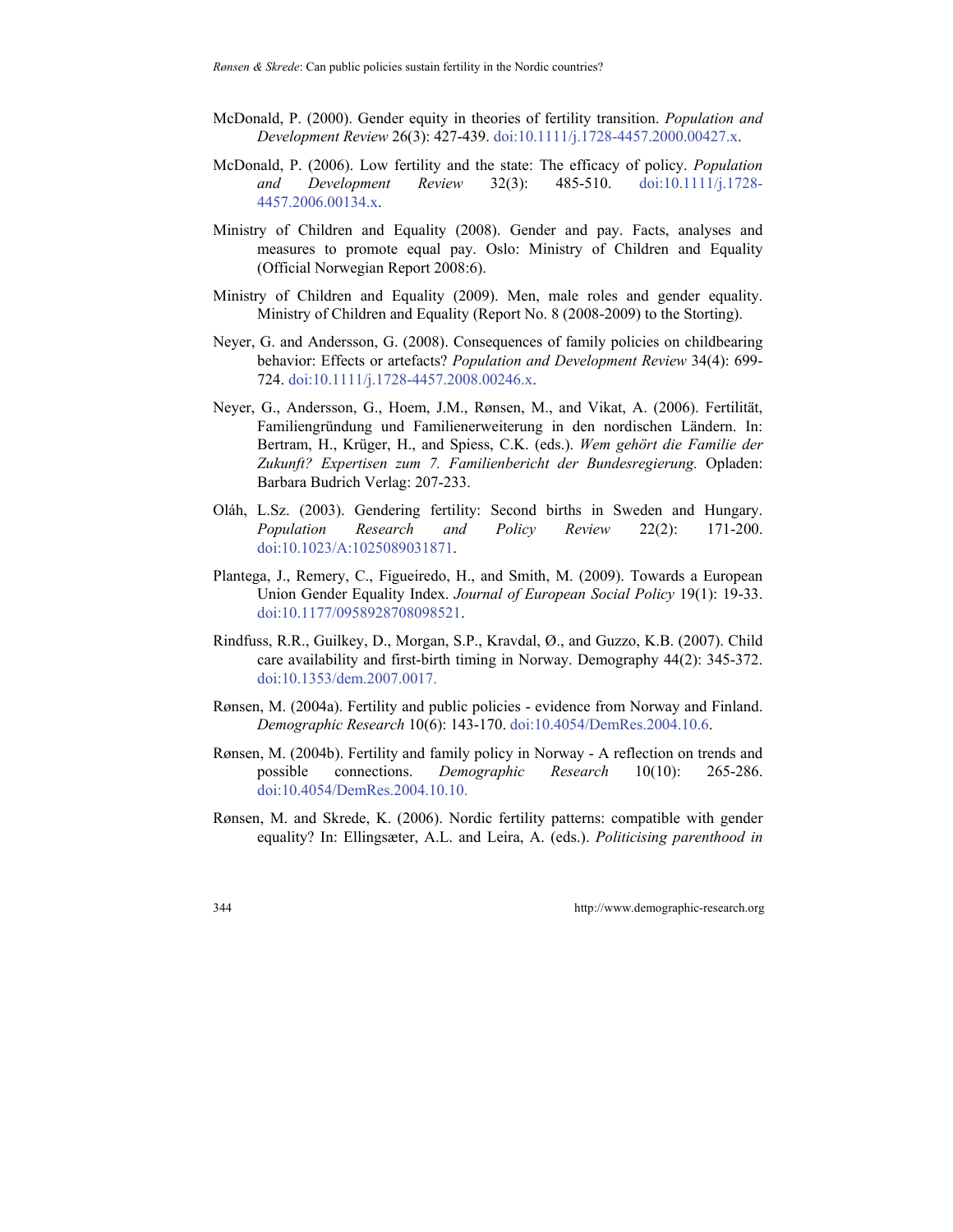*Scandinavia. Gender relations in welfare states.* Bristol: The Policy Press: 53- 76.

- Rønsen, M. and Skrede, K. (2008). Fertility trends and differentials in the Nordic countries – Footprints of welfare policies and challenges on the road ahead. *Vienna Yearbook of Population Research* 2008: 103-123. [doi:10.1553/populationyearbook2008s103.](http://dx.doi.org/10.1553/populationyearbook2008s103)
- Sainsbury, D. (2001). Gender and the making of the Norwegian and Swedish welfare states. *Social Politics* 8(1): 113-143.
- Skrede, K. (1999). Shaping gender equality the role of the state: Norwegian experiences, present policies and future challenges. In: Palier, B. and Bouget, D. (eds.). *Comparing social welfare systems in Nordic countries and France.* Nantes: Maison des Sciences de l'Homme, Ange-Guépin, MIRE Vol. 4: 169- 199.
- Skrede, K. (2002). Towards gender equality in Norway's young generations? In Carling, J. (ed.). *Nordic demography: Trends and differentials.* Oslo: Unipub/Nordic Demographic Society, Scandinavian Population Studies Vol. 13: 191-218.
- Skrede, K. (2003). Gender, generations and life courses in the melting pot. In: Eriksen, J. and Gulbrandsen, L. (eds.). *Natalie Rogoff Ramsøy (1924 - 2002): En pionér i norsk og internasjonal sosiologi – et minneskrift*. Oslo: Norwegian Social Research, NOVA-rapport 10/03: 59-87.
- Skrede, K. (2004). Familiepolitikkens grense ved "likestilling light"? In: Ellingsæter A.L. and Leira, A. (eds.). *Velferdsstaten og familien. Utfordringer og dilemmaer.* Oslo: Gyldendal Akademisk: 160-200.
- Skrede, K. (2005). Foreldreskap i forandring færre menn blir fedre. *Tidsskrift for kjønnsforskning* 29(2): 4-22.
- Statistics Norway (2001). Norwegian Standard Classification of Education. Revised 2000, Oslo: Statistics Norway.
- Statistics Norway (2009a) Labour Force Survey 2008 [electronic resource]. Oslo: Statistics Norway. [http://www.ssb.no/aku\\_en/](http://www.ssb.no/aku_en/)
- Statistics Norway (2009b). Grunntabeller fra AKU. Årsgjennomsnitt 2008. Oslo: Statistics Norway.
- Statistics Sweden (2009). Labour Force Survey 2008 [electronic resource]. Stockholm: Statistics Sweden. [http://www.scb.se/Pages/Product\\_\\_\\_\\_23262.aspx](http://www.scb.se/Pages/Product____23262.aspx)